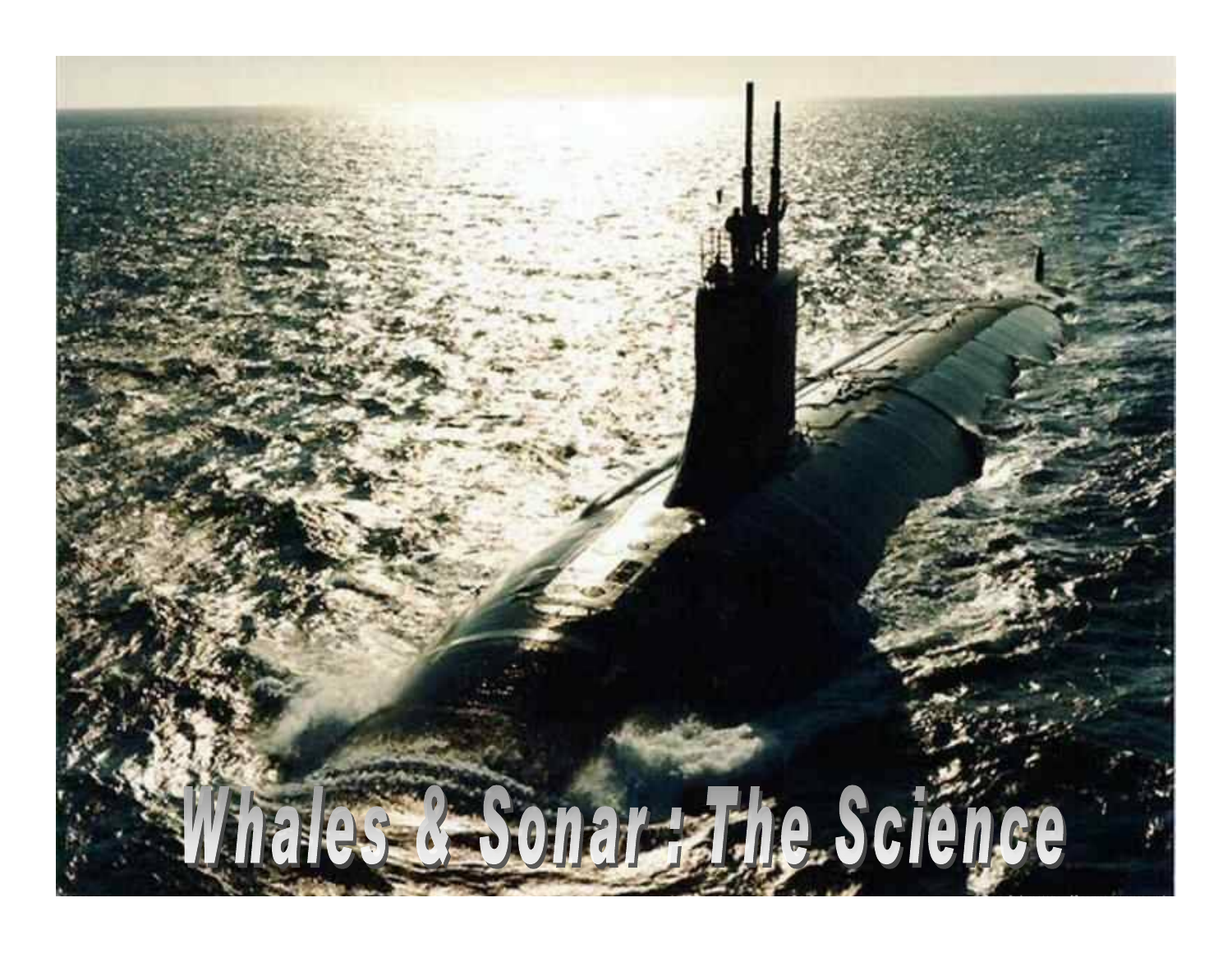# **MILITARY ACTIVITIES & NOISE**

### **Noise-producing military activities include:**

- **military ship noise** (large and small vessels)
- **military aircraft**
- **minesweeping** (high frequency active sonar)
- **inter-submarine communication**
- **Ship-board ordnance**
- **missile & torpedo tests**
- **ship structural tests** (ship shock)
- **marine minefields**
- **Submarine detection** (mid and low frequency active sonar)
	- **vessel-based systems**
	- **sonobuoys**

**Of all the sources of marine noise, the impacts of mid-frequency (c. 3-7 kHz) active sonar on cetaceans is a particular concern**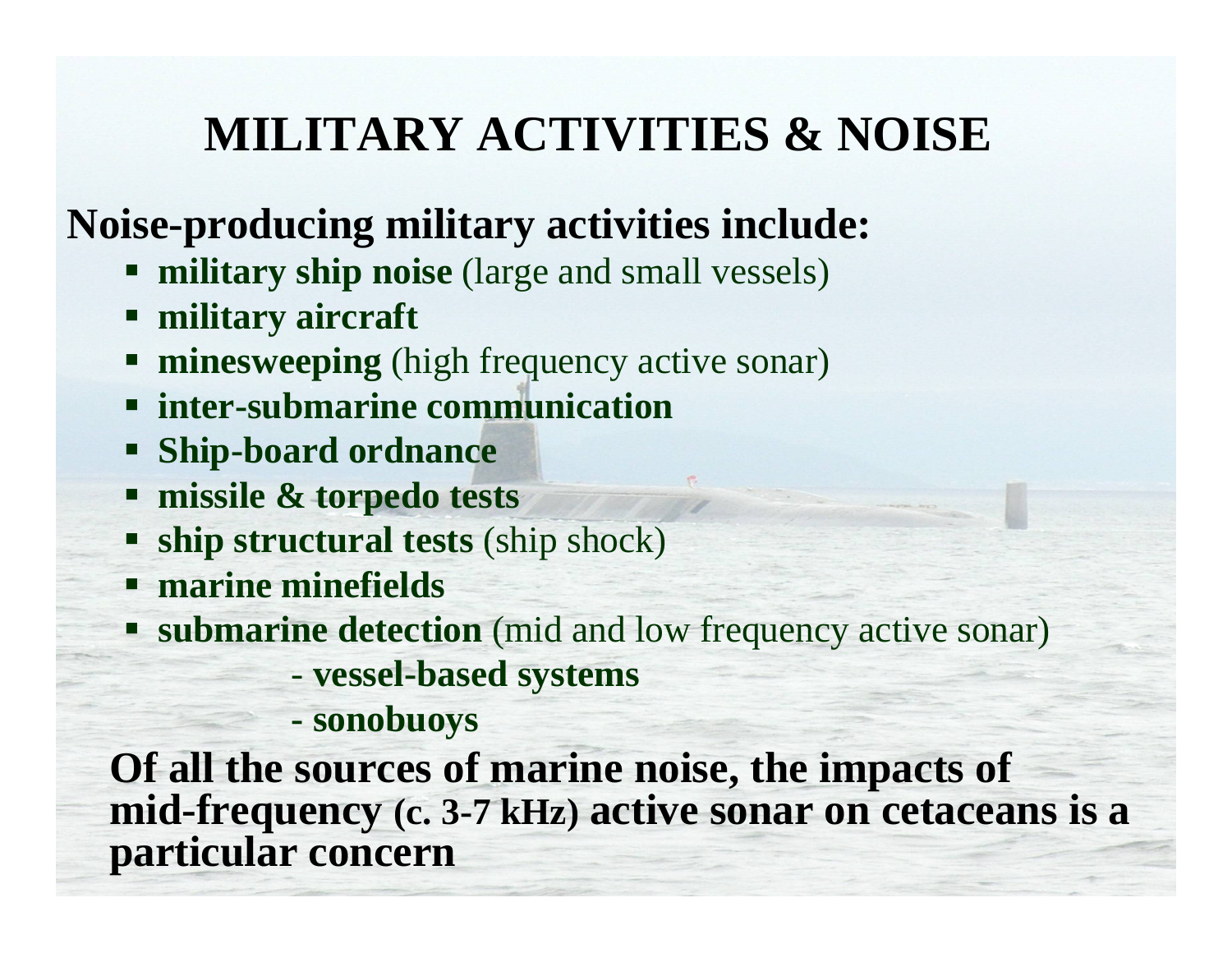# **CETACEANS AND SONAR – WHAT'S THE PROBLEM?**

#### **In March 2000, 16 beaked whales stranded themselves on beaches in the Bahamas**

**At the same time the US Navy was conducting an antisubmarine exercise in the area**

**The Navy initially denied that ships were in the area, or that they were using sonar – they admitted to the exercise 5 weeks later**

**The Navy's own investigation found hemorrhaging around the dead whales' eyes and ears = severe acoustic trauma**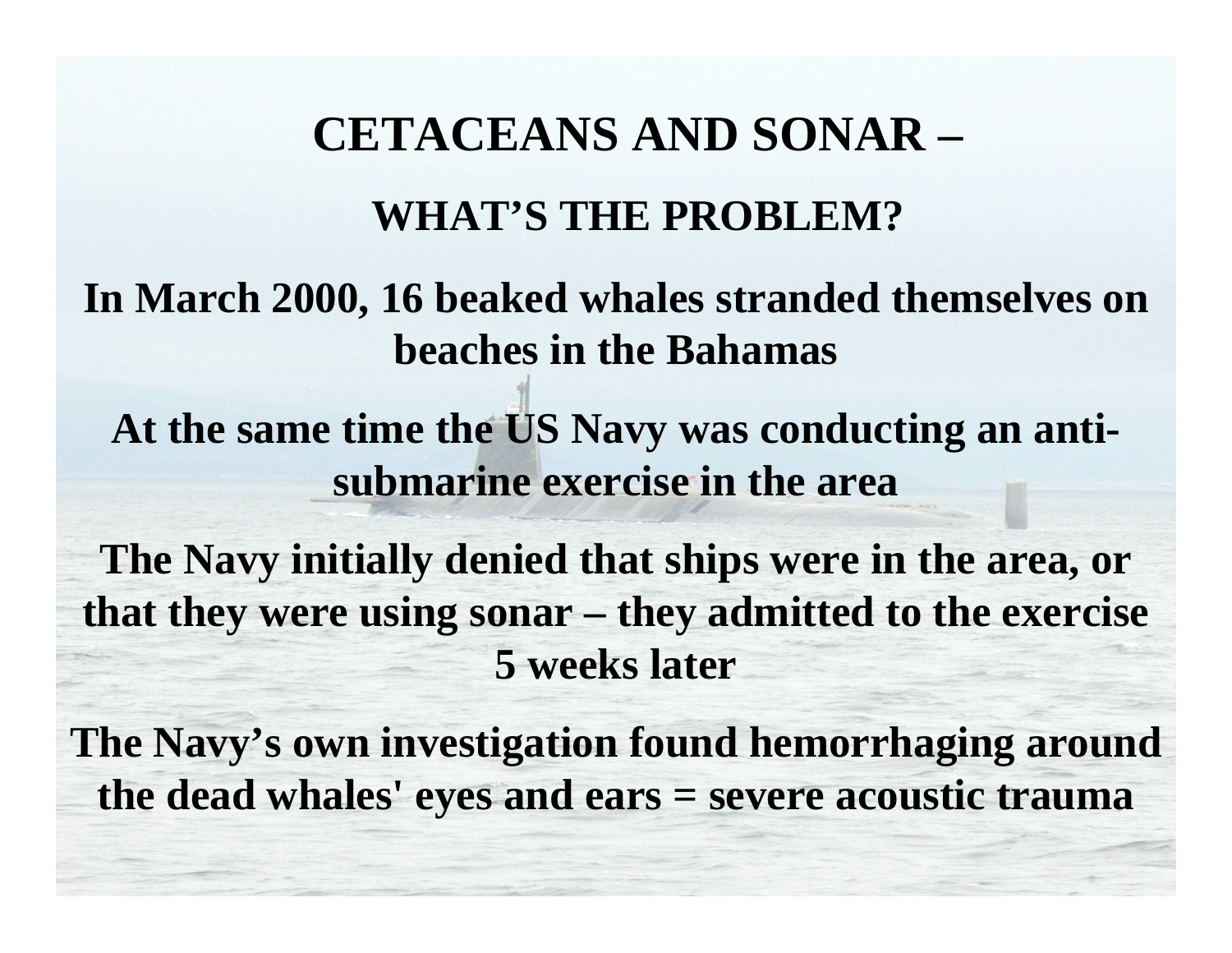# **CETACEANS AND SONAR – WHAT'S THE PROBLEM?**

**The US government's study of the incident established with virtual certainty that the strandings in the Bahamas had been caused by mid-frequency active sonar used by Navy ships passing through the area** [Evans and England (2001)]

**After the incident, all of the area's beaked whales disappeared, leading researchers to conclude that they had abandoned their habitat or died at sea**

**In the last year, beaked whales have been resighted, but only one has been identified from previous studies**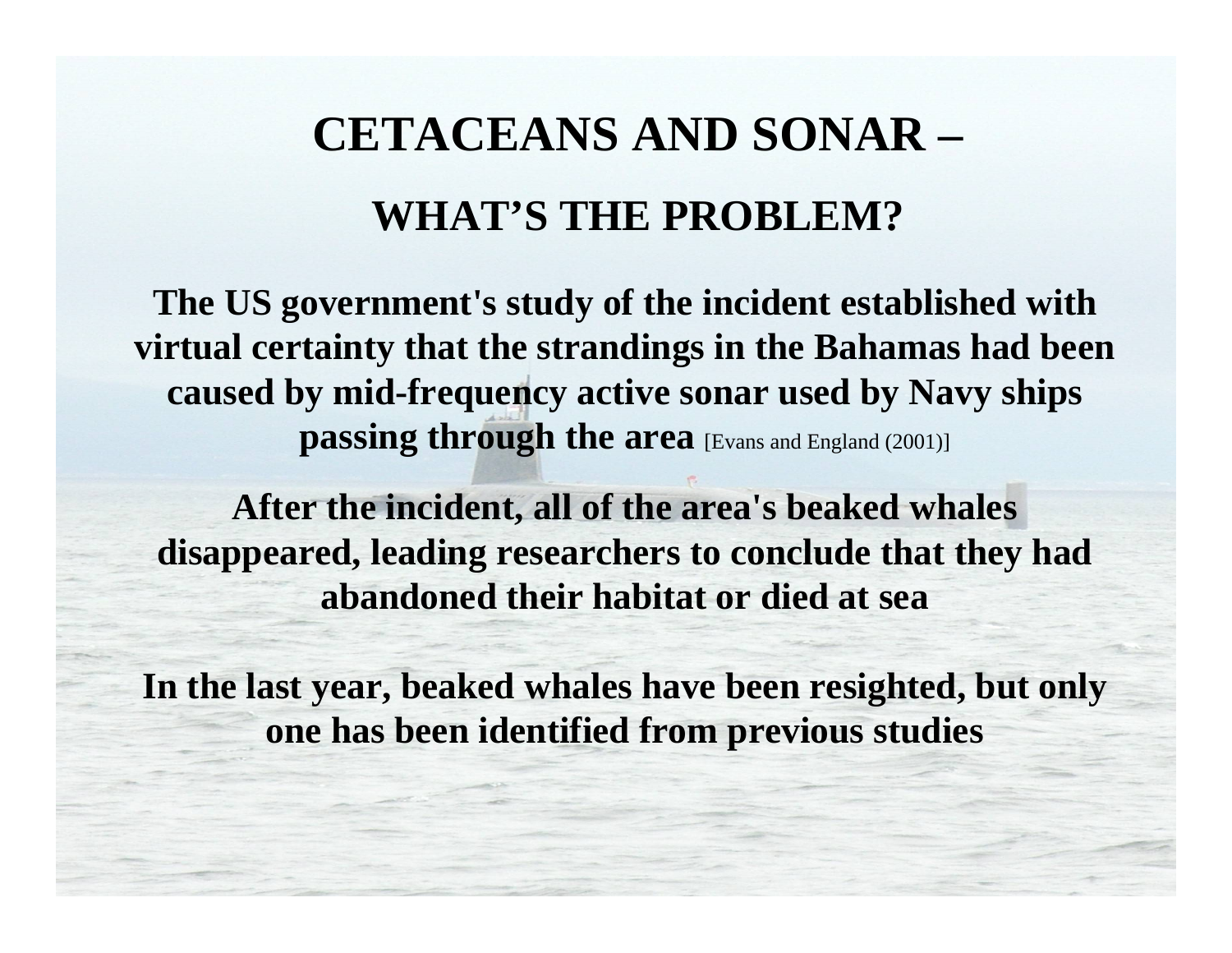**Other whale mass strandings and deaths associated with exercises:**

•**1963, 1966 - Italy**

•**1974 - Bonaire**

•**1974 - Corsica**

•**1985, 1986, 1987, 1988, 1989, 1991, 2002, 2004 -**

**Canary Islands** 

•**1996, 1997 - Greece**

•**1998, 1999 – US Virgin Islands**

•**2000 – Madeira**

•**2004, 2006 – Spain**

**Possible events**•**2005 – North Carolina, US ?** •**2008 – Cornwall, UK?**

**NB: not just beaked whales, but also minke whales,** *Kogia*  **spp., etc. – and not just strandings but also injuries**

[Simmonds & Lopez-Jurado (1991); Frantzis (1998); Frantzis & Cebrian (1999); Mead (2000); Frantzis ( 2004); Taylor *et al*. (2004)]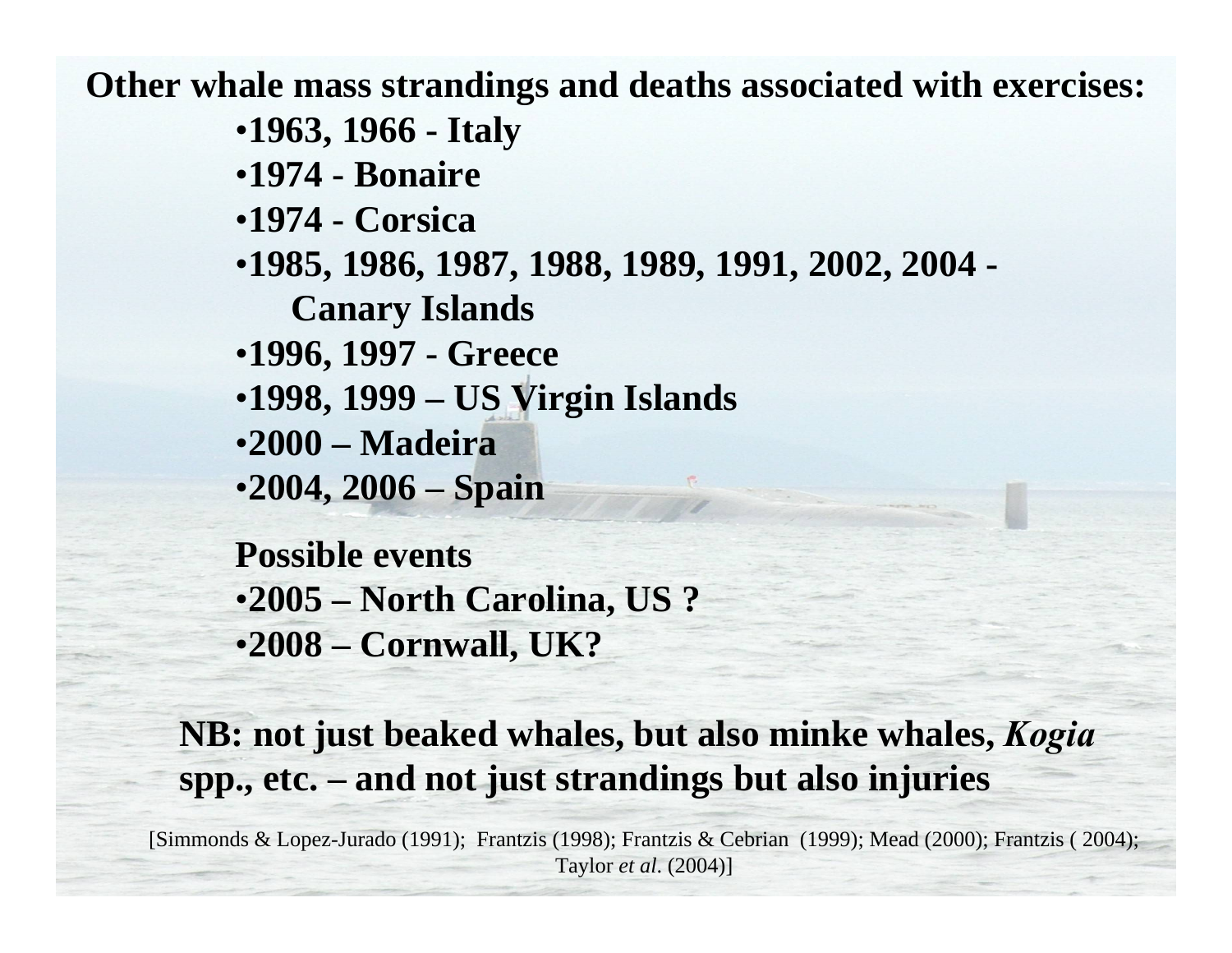# **OTHER INCIDENTS - HARO STRAIT**

**May 5, 2003 – abnormal "panic" behavior was observed in killer whales in Haro Strait, WA**

**While this was going on – researchers recording whale calls also recorded an extremely loud screeching sound – later revealed to be US navy mid-frequency sonar**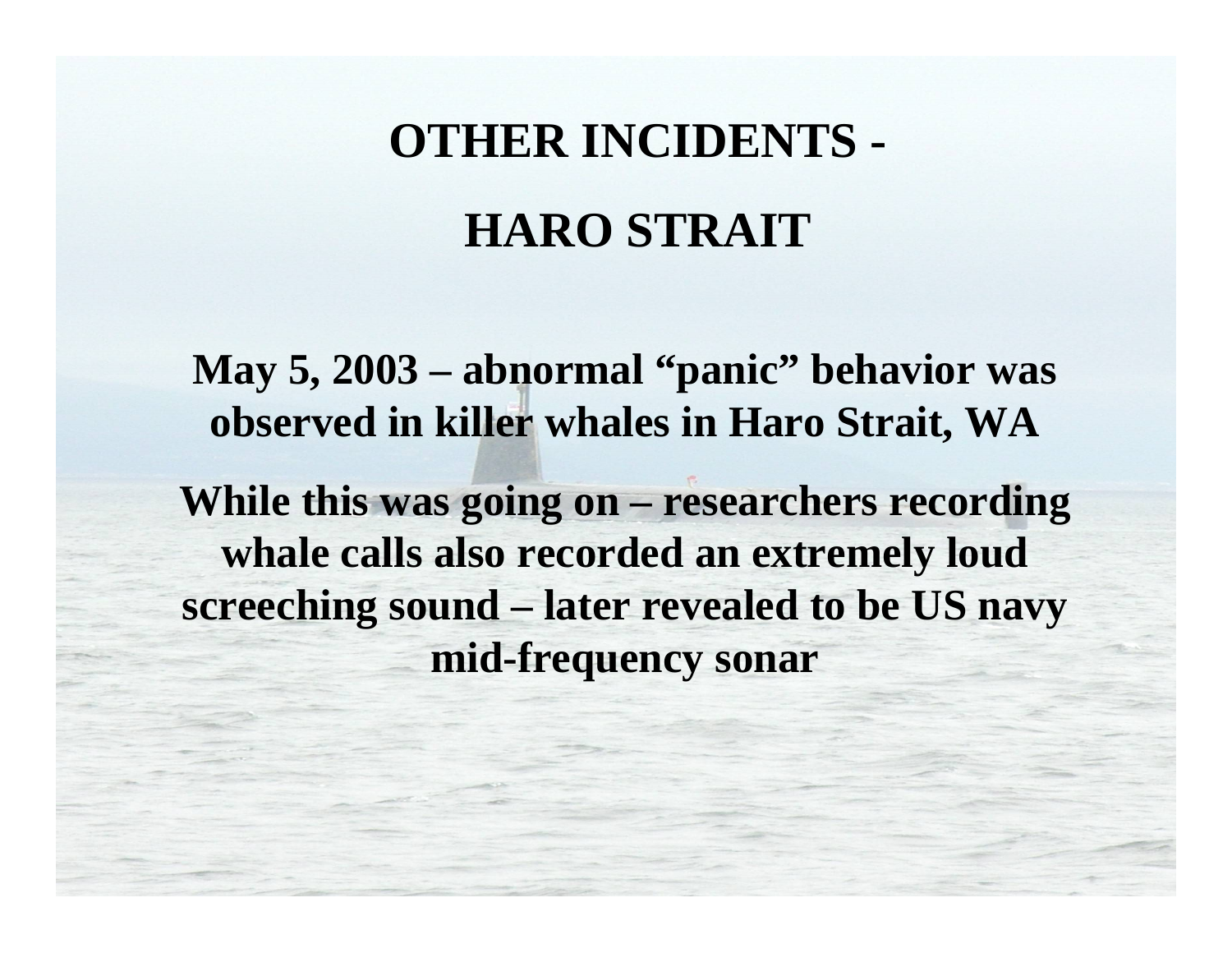# **OTHER INCIDENTS -**

## **TAIWAN**

**In early 2004 (Feb. 24 –Mar. 10), there were several stranding events in Taiwan, involving pilot whales and a beaked whale among others - these coincided with a joint US/Philippine military exercise** 

**A stranded ginkgo-toothed beaked whale was examined – the exam revealed many unusual injuries to structures that are associated with, or related to, acoustics or diving**

**The lesions/trauma "***suggest that this beaked whale died from acoustic or blast trauma that may have been caused by exposure to naval activities south of Taiwan* **"**

[International Whaling Commission, (2004), p. 8]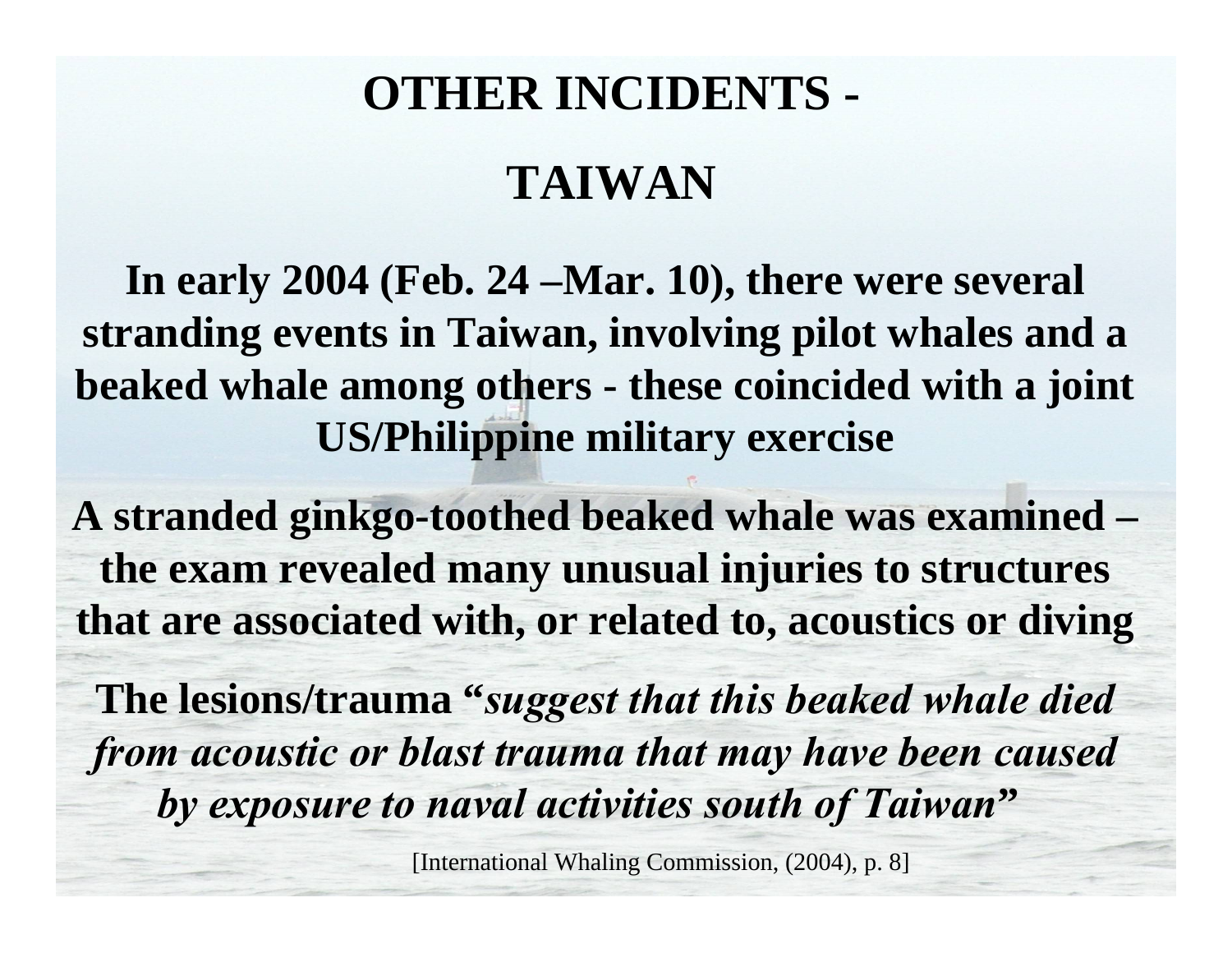### **OTHER INCIDENTS -**

### **HANELEI BAY, HAWAII**

**At 7:30am on July 3, 2004 - 200 melon-headed whales (deep water animals) were found in shallow water in Hanalei Bay, Hawaii**

**The Navy was conducting an active sonar tracking exercise 20 miles NW of Kauai**

**The Navy initially denied using sonar before the stranding**

**But later admitted that they had used sonar – specifically between 6:45 and 7:10am**

[Kaufman (2004)]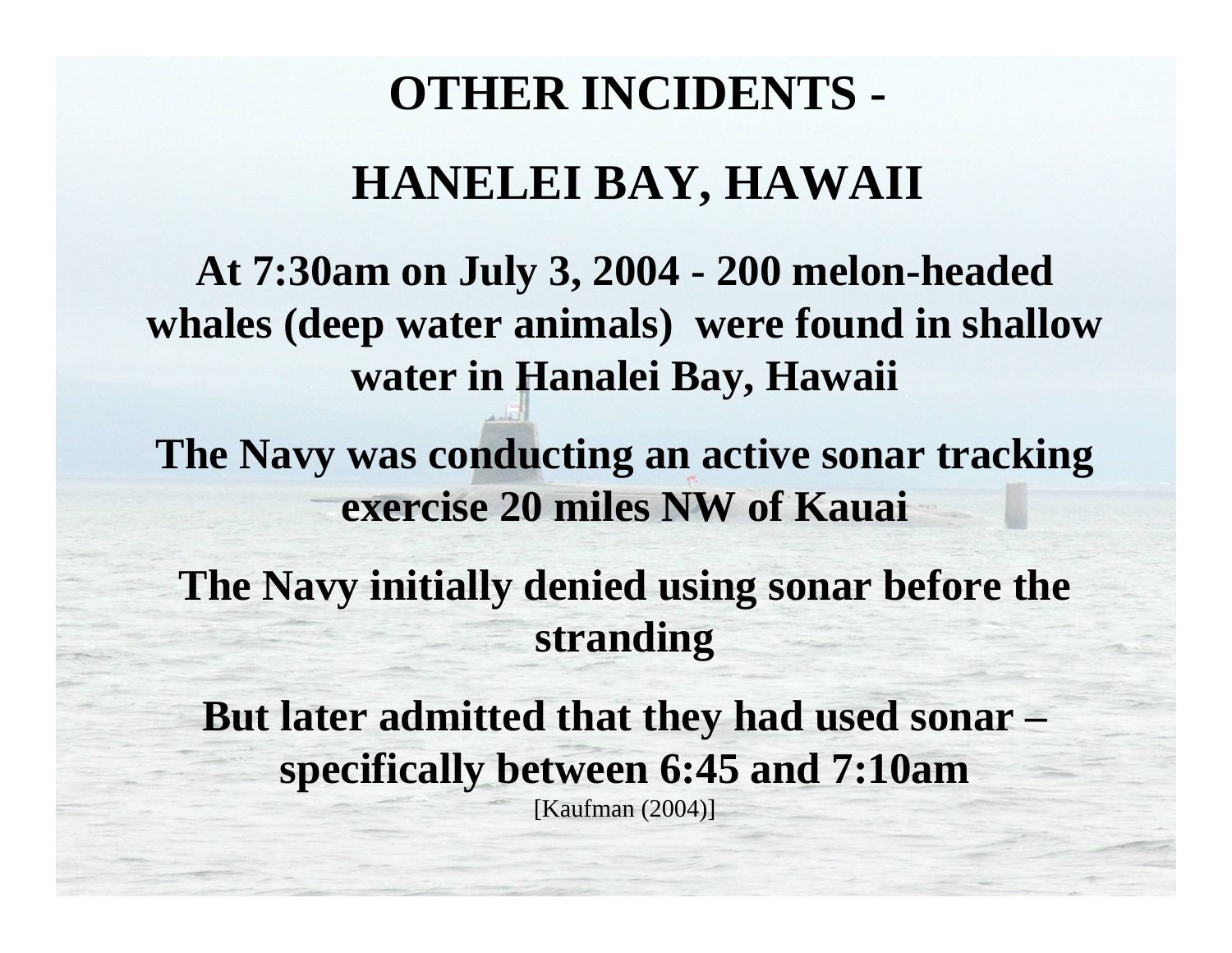A report on this stranding event stated:

# **"***we consider the active sonar transmissions of July 2-3, 2004, a plausible, if not likely, contributing factor* **[ to the stranding event]"**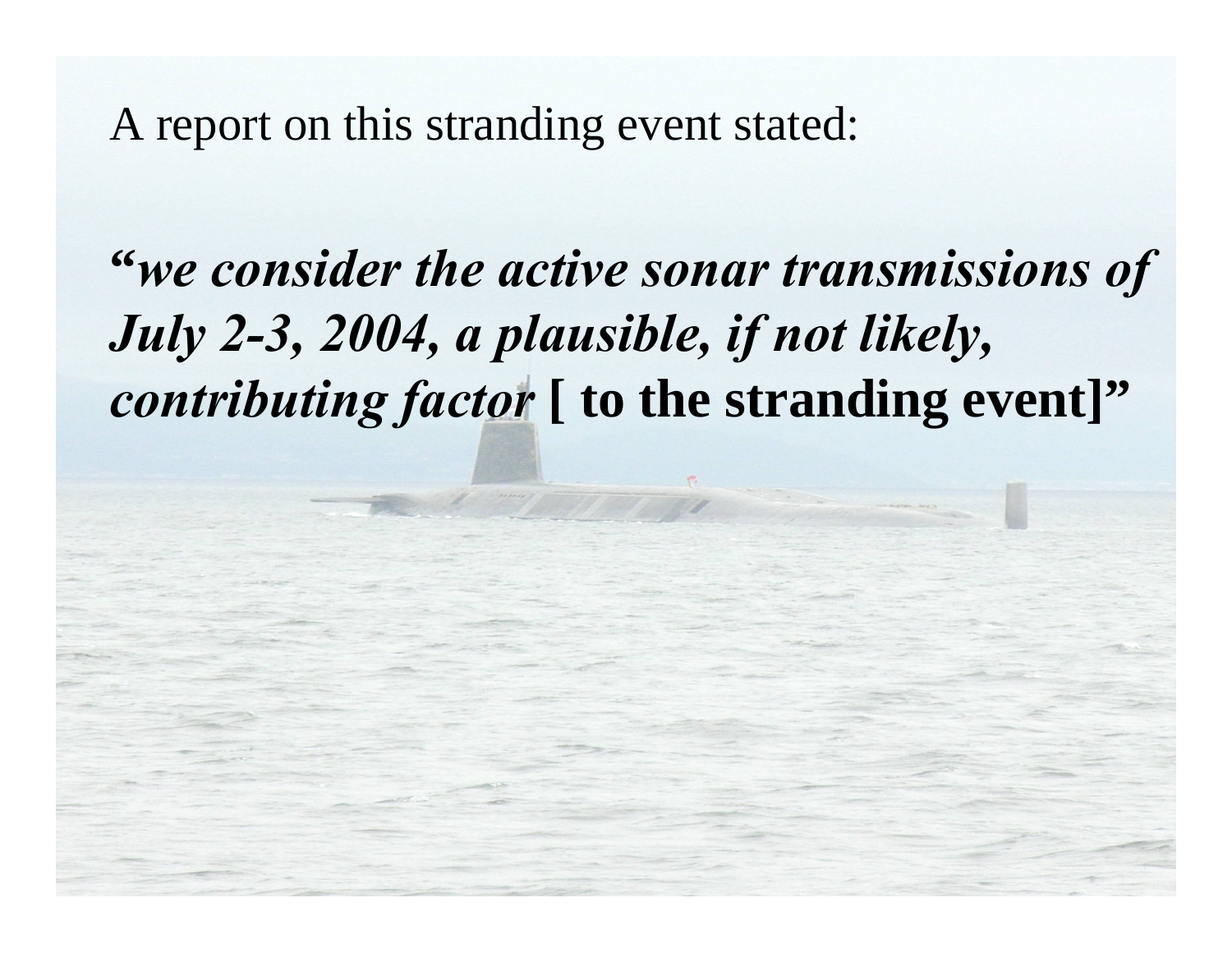# **OTHER INCIDENTS -**

# **JAPAN STRANDINGS**

**A paper presented by government scientists at the IWC analyzed Cuviers's and Baird's beaked whale mass strandings in Japan from the late 1950s – 2004**  [Brownell *et al.* (2004)]

**11 mass strandings (51 animals) were found- all occurred in Suruga Bay or Sagami Bay on the central Pacific coast of Honshu**

**These bays are adjacent to the command base for operations of the US Navy's Pacific 7th Fleet (Yokosuka)**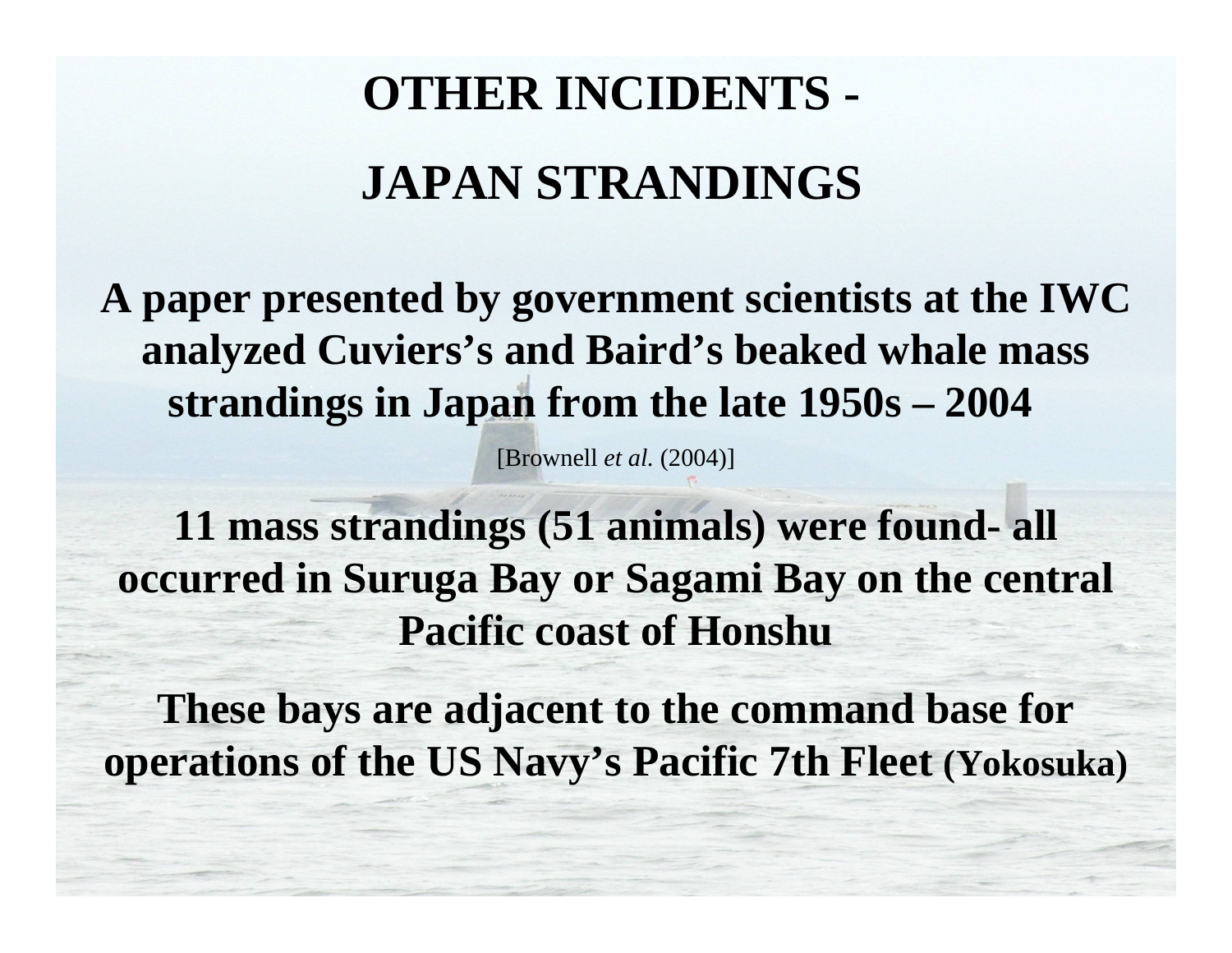#### **SCOTLAND SITUATION**

**In 1998 whalewatching operators in two areas in Scotland protested that sightings of cetaceans**

*minke whale & harbor porpoise* **decreased when the Royal Navy was present (conducting naval anti-submarine exercises)** A scientific analysis showed that the *whalewatching operators were correct- the* 

decrease in minke whale sightings during these *exercises was statistically significant exercises was statistically significant*

[Parsons *et al.* (2000)]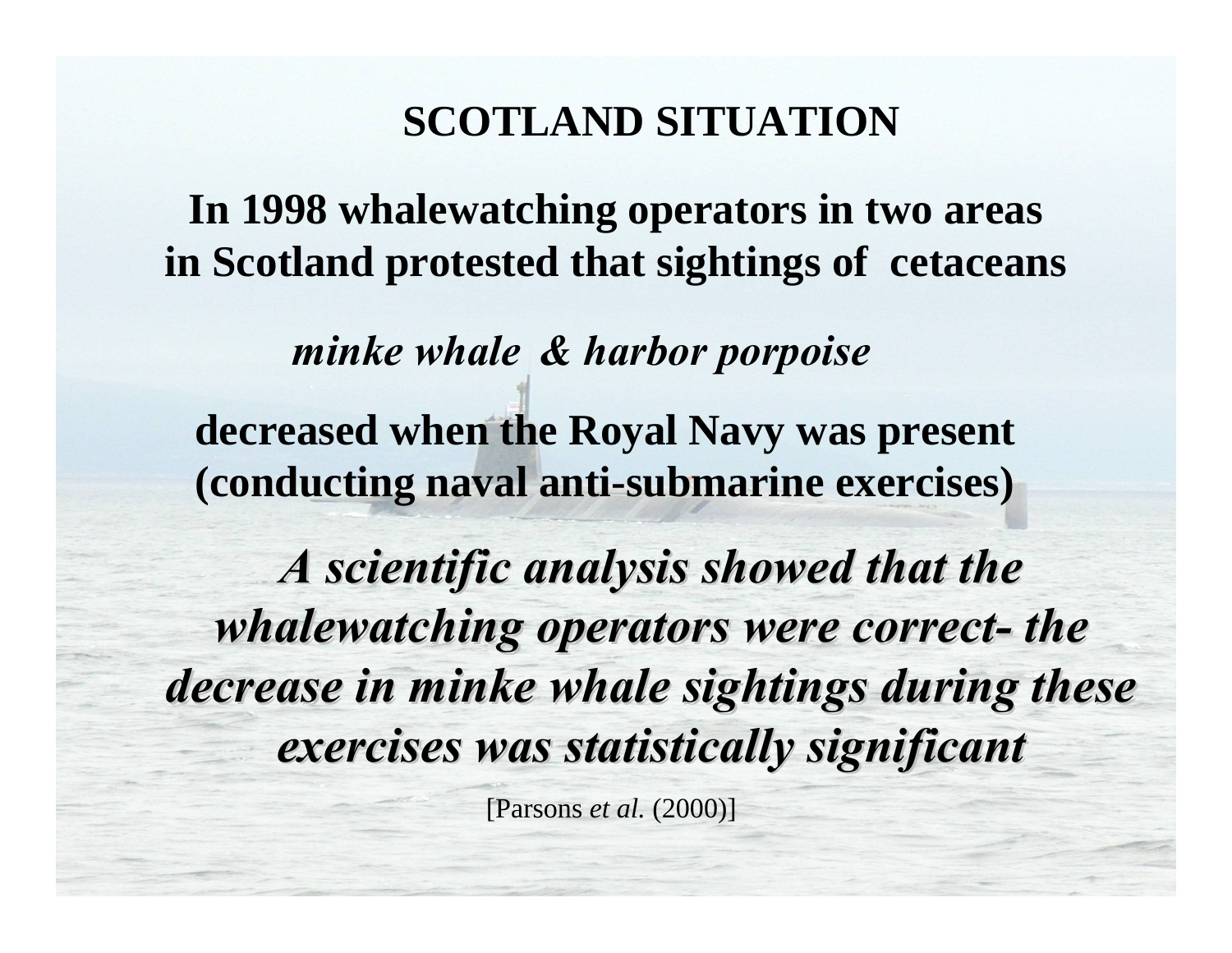# **VULNERABILITY OF BEAKED WHALES TO SONAR**

#### **In October 2003 an article was published in the journal** *Nature* [Jepson *et al.* (2003)]

**Necropsies had been conducted on 14 beaked whales that stranded in the Canary Islands – 4 hours after a NATO exercise had started using sonar**

**The necropsies showed that the animals had symptoms of** *the bends* **–**

**The researchers hypothesized that exposure to high levels of sound causes nitrogen bubbles to come out of solution in the blood**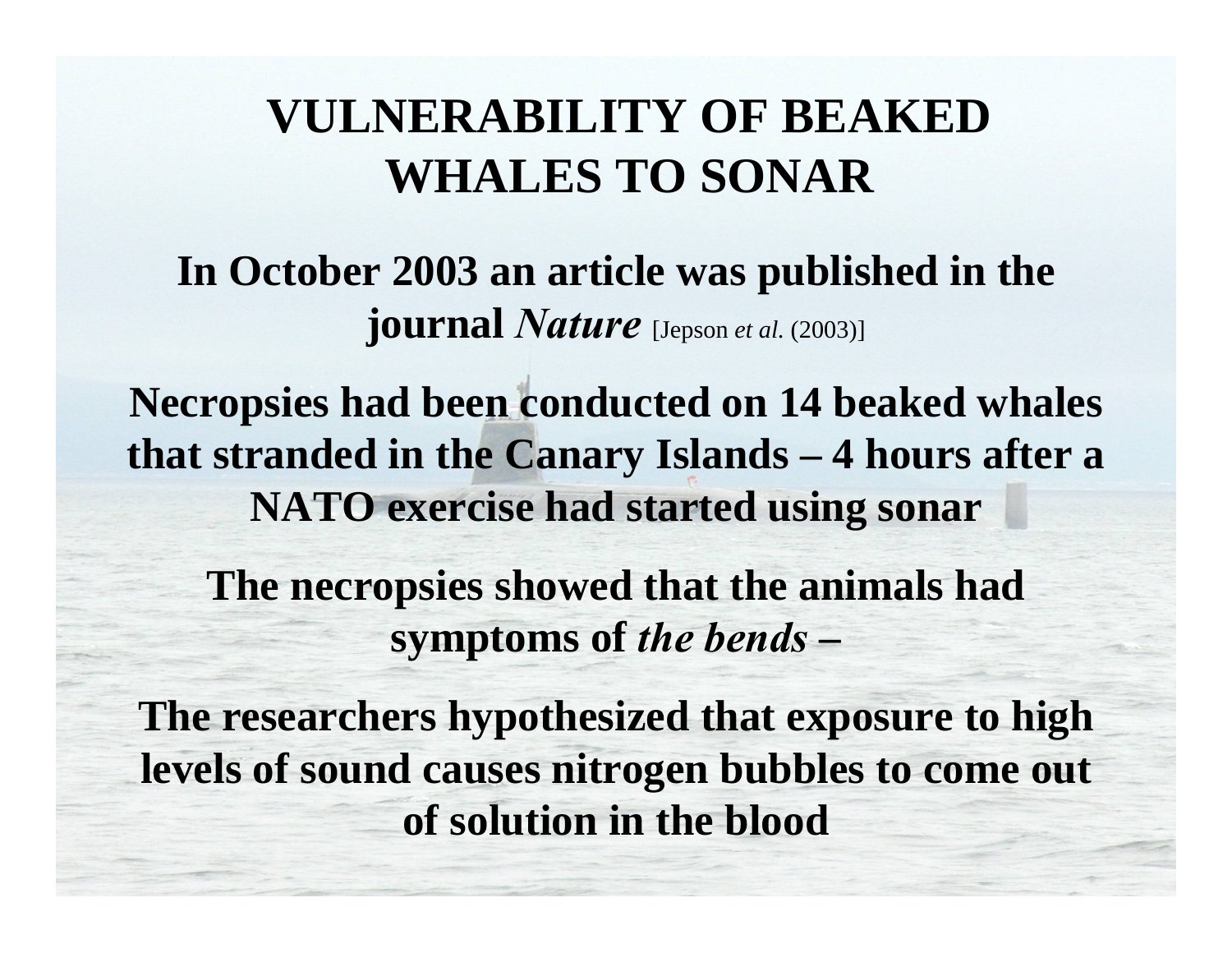# **BEAKED WHALE WORKSHOP**

**An international workshop was held in 2004 to discuss the beaked whale issue** [Cox *et al.* (2005)]

**Biologists suggested that beaked whale blood is supersaturated with dissolved nitrogen** 

**Normally beaked whales spend very little time at the surface**

**If (a) forced to stay at the surface (by noise) or (b) exposed to pressure waves (sudden noise) Vast numbers of nitrogen bubbles could come out of solution in the blood =** *bends-like effects*  [Fernández *et al.* (2004); Fernández *et al.* (2005)]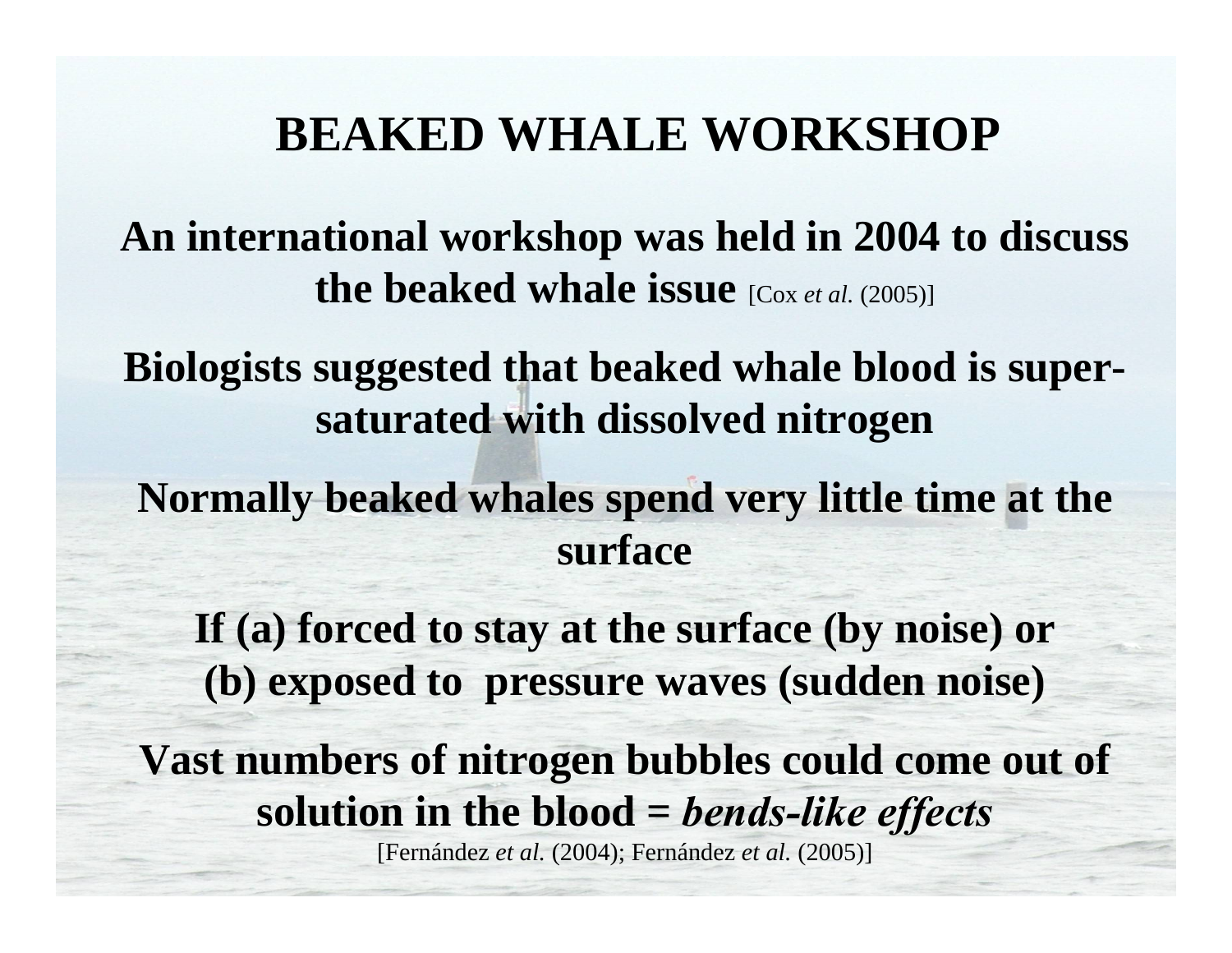### **BUBBLING BLOOD & THE BENDS**

**Recent lab-based experimental data reinforces that pressure changes can induce bubbling in supersaturated blood** [Houser *et al*., (2001); Crum *et al*., (2005)]

**Moreover - a 2004 paper on sperm whale bones reports lesions associated with decompression sickness**

**-adding more evidence to support the noise**induced/provoked bends scenario. [Moore & Early (2004)]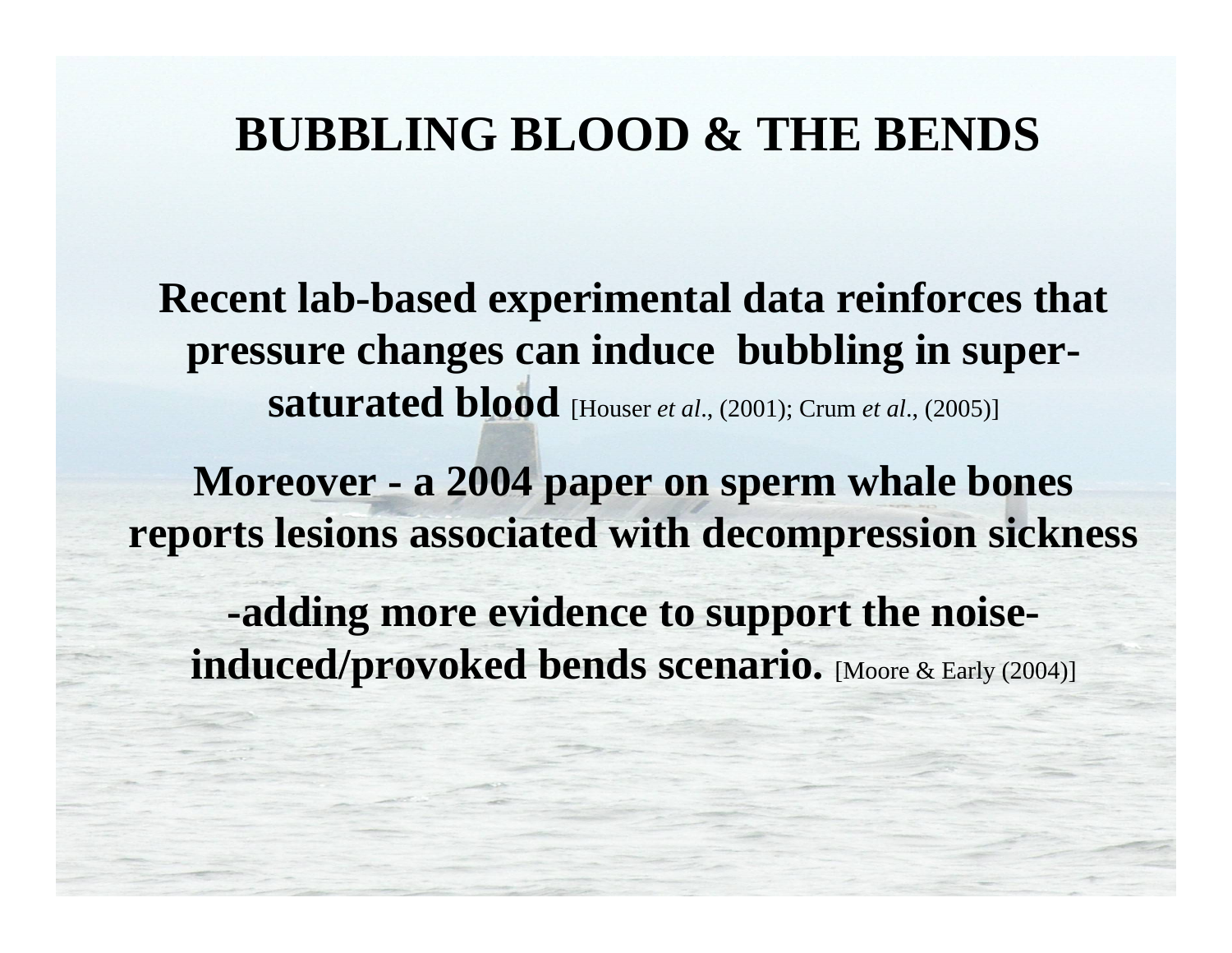# **KEEPING QUIET ABOUT IT…**

**One interesting aspect of the super-saturated nitrogen theory is the fact that US naval authorities were aware of this issue**

**A military commissioned report in the mid 1990s described that high intensity, low frequency sound had the potential to cause bubbles in nitrogen saturated blood** [Crum and Mayo (1996)]

*Thus the US Navy had been aware of the potential impacts of sonar transmissions on cetaceans*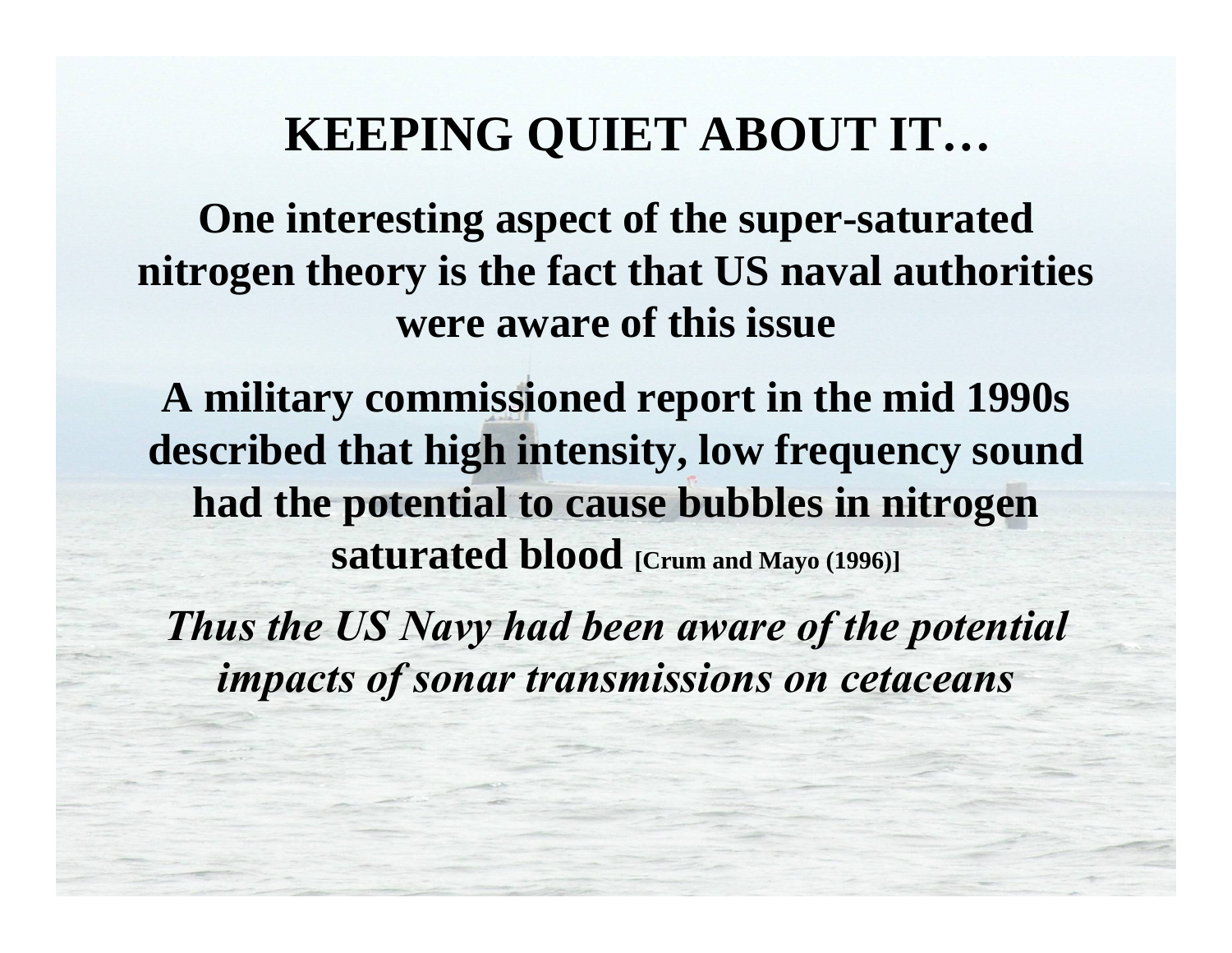# **DEPTH EFFECTS & PANIC ATTACKS**

- **Another published scientific paper brings up issues which may compound the effects of sonar on whales** [Talpalar and Grossman (2002)]
- **The effects of pressure on the central nervous systems of diving cetaceans may result in "***hyperexcitabilit***y"**

**and exposure to sonar while submerged, particularly at depth:**

**"***may give rise to an enhanced startle response leading to disturbance in normal behaviour. A severe startle response, possibly involving fear or panic, may cause stranding as a flight response***"** [p 137]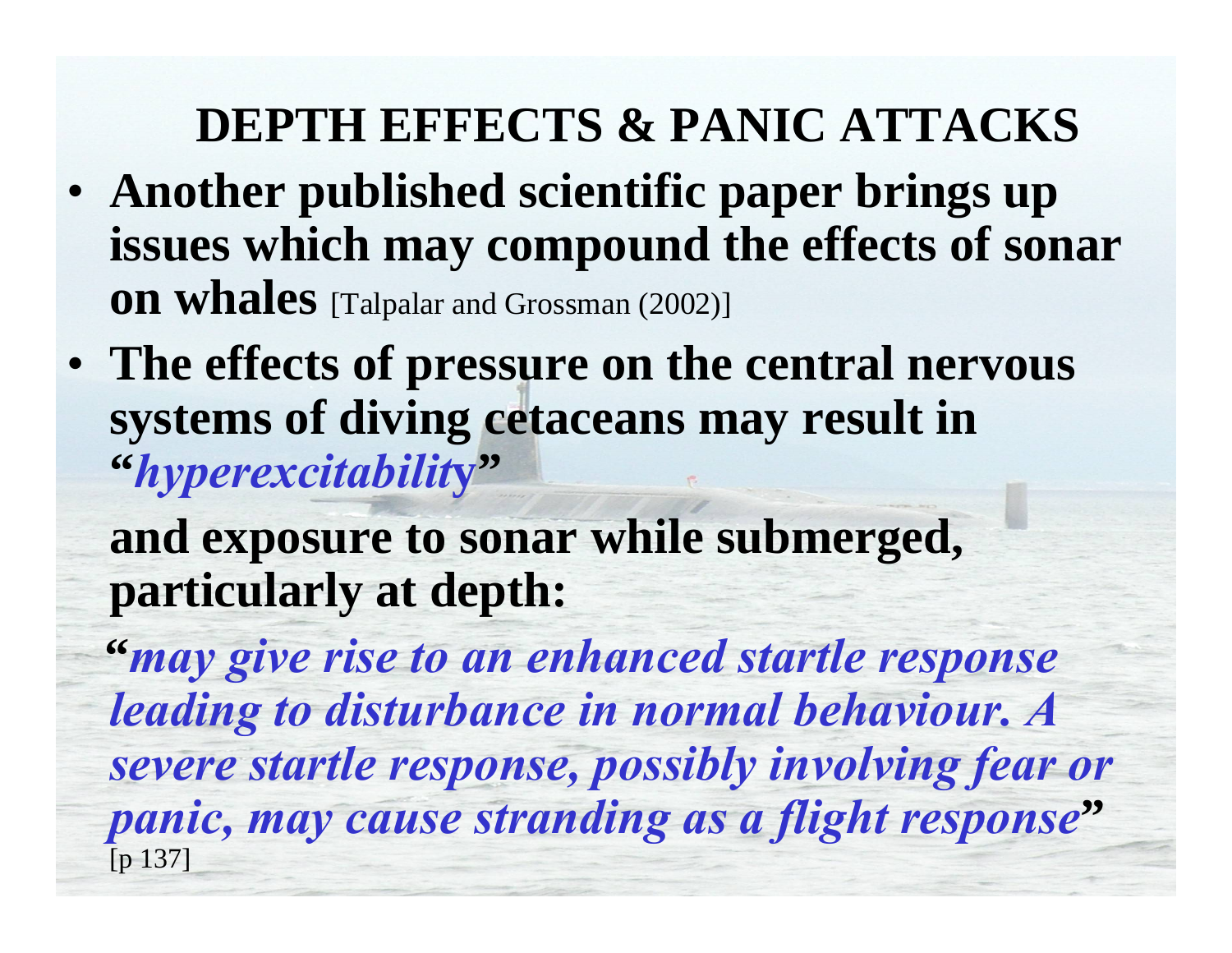# **RETHINKING SAFETY GUIDELINES**

**Prior to the studies noted above, it was thought that the main physiological impact of noise on cetaceans would be hearing damage**

**i.e. short term or permanent deafness** [e.g. Ketten (1995)]

<sup>=</sup>*Temporary Threshold Shifts* (TTS) or *Permanent Threshold Shifts* (PTS)

**Evaluations of the potential impacts of noise on cetaceans used the likelihood of TTS or PTS occurring as an index of potential harm to cetaceans.**

[e.g. National Research Council. (2000); National Research Council (2003)]

**This has led to noise guidelines that considered sound sources up to 180dB to be safe for cetaceans = level A harassment**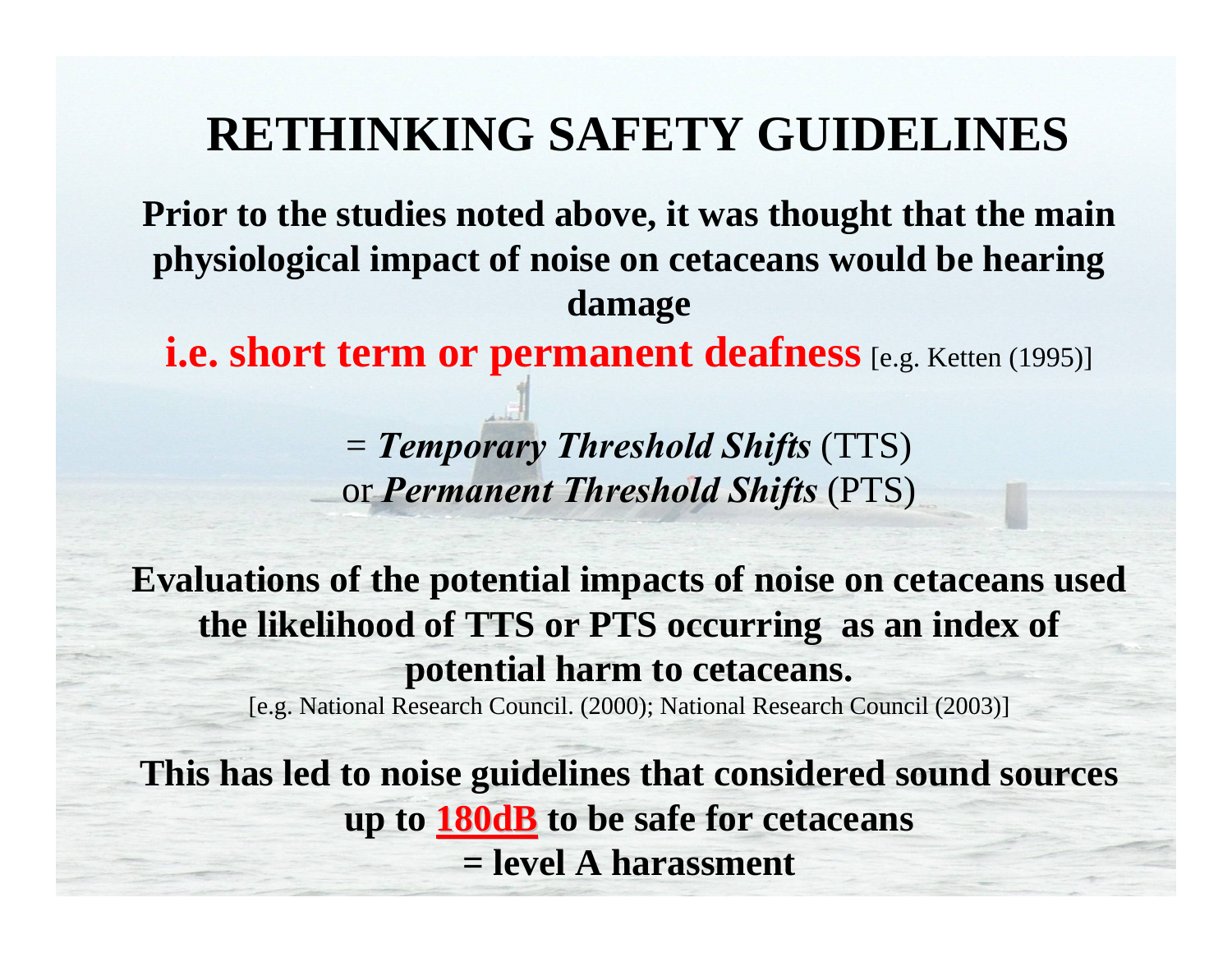# **RETHINKING SAFETY GUIDELINES**

**But these safety guidelines may be very unsafe because the "bubble" effects may occur at much lower sound levels**

**For example: the levels of sound exposure experienced by beaked whales during the 2000 Bahamas incident "***do not exceed 160-170 dB re 1μPa @ 1m for 10-30 sec***."** [International Whaling Commission (2004), p. 7]

**i.e. levels of sound 10 – 100 times lower than 180dB for less than 30 seconds resulted in beaked whale for less than 30 seconds resulted in beaked whale strandings and death strandings and death**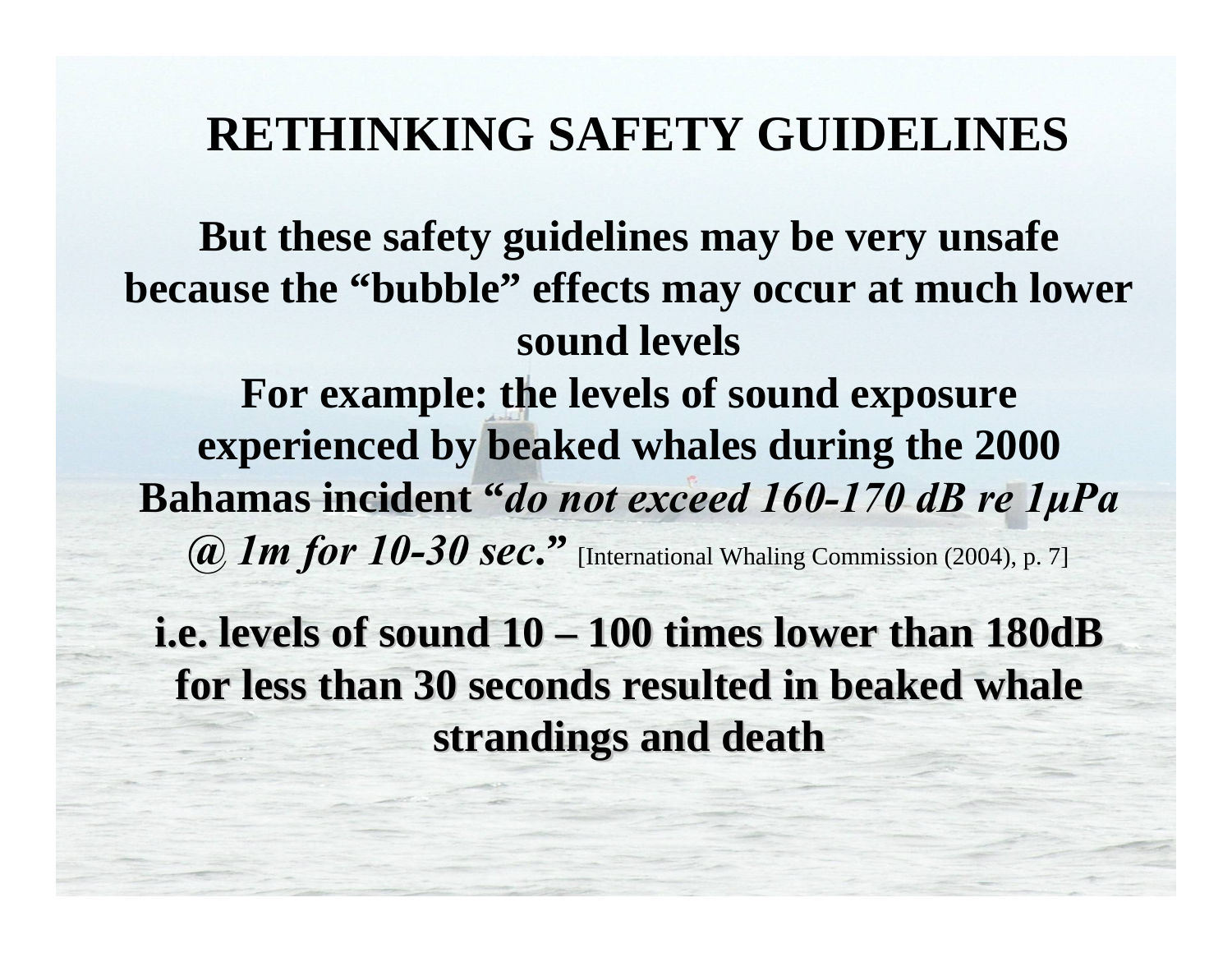# **INTERNATIONAL WHALING COMMISSION**

**In 2004 the Scientific Committee of the International Whaling Commission discussed the noise and cetacean issue** 

**– including the Bahamas, Canaries and Japan strandings & the Taiwan incident**

**Over 200 of the world's whale biologists stated:**

**"***In conclusion, the Committee agrees that there is In conclusion, the Committee agrees that there is now compelling evidence implicating military now compelling evidence implicating military sonar as a direct impact on beaked whales in particular particular***"** [IWC 2004, p 44**]**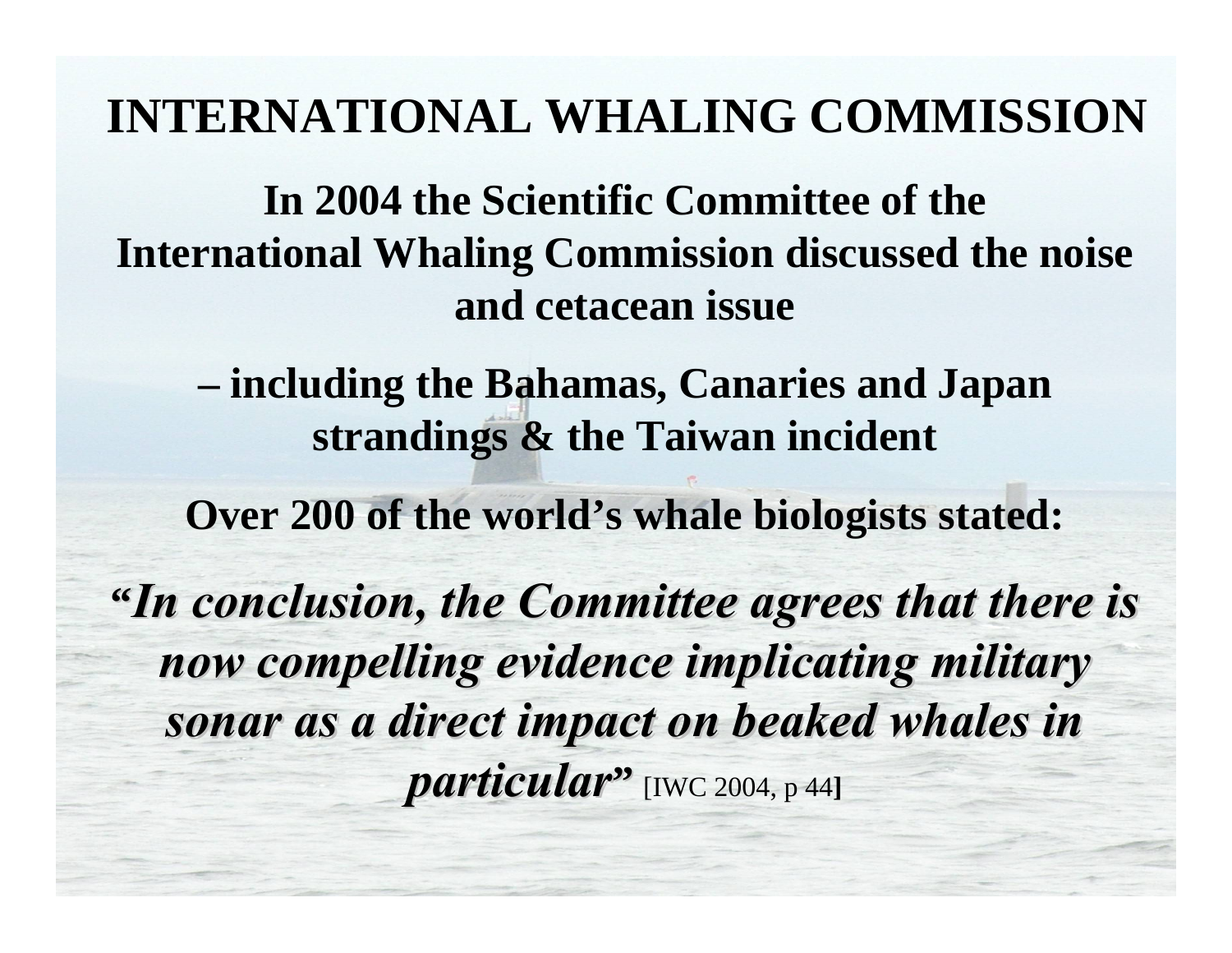# **SO HOW DO WE AVOID WHALES?**

At an international workshop on beaked whales convened by the U.S. Marine Mammal Commission, a scientific study noted that only one beaked whale in 50 would be detected in mitigation surveys using ship-board visual observation, assuming ideal conditions

with a  $0\%$  chance of a beaked whale being **detected at 1 km from a survey vessel even when using 7x binoculars** [Barlow and Gisiner (2006)]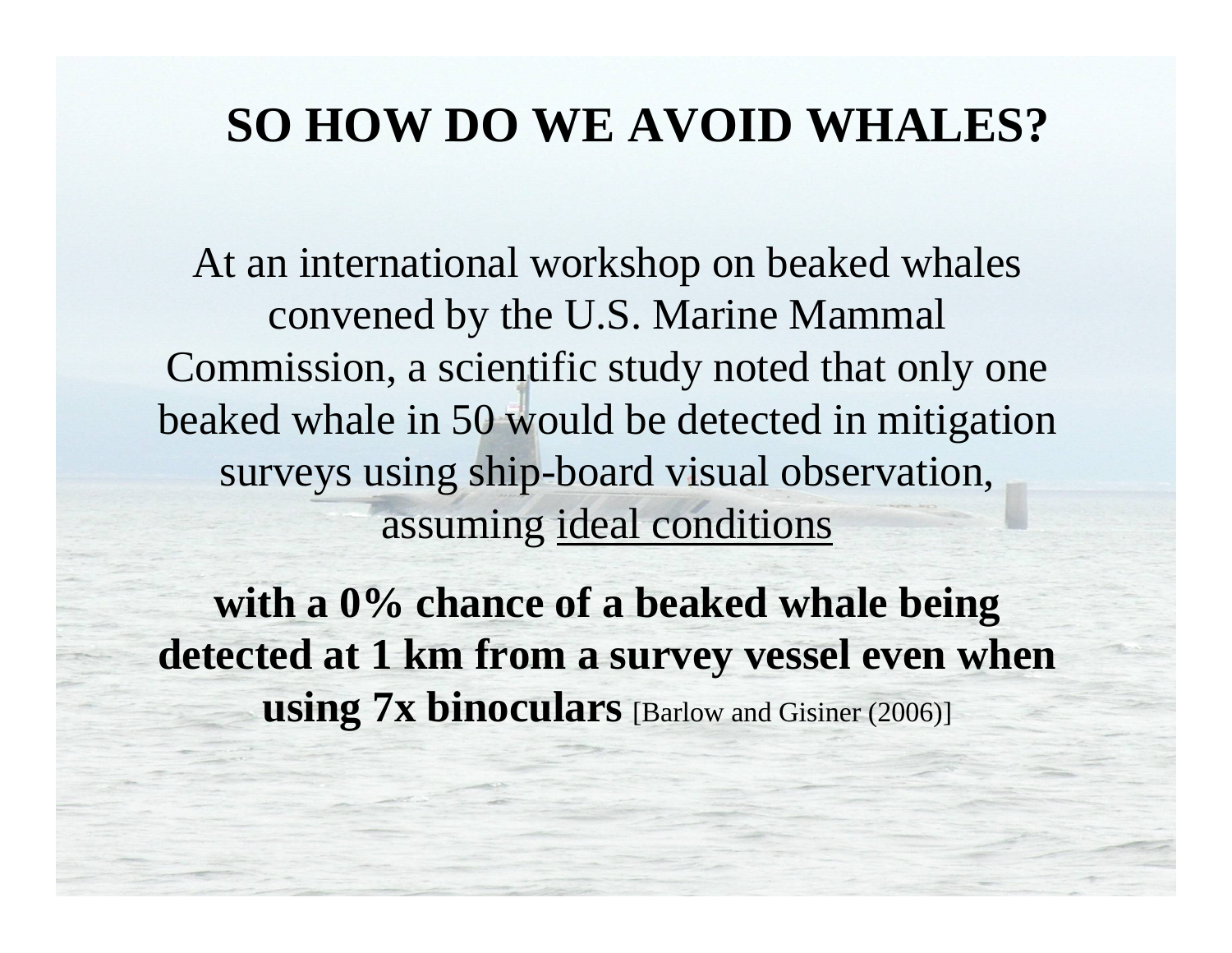#### **Visual monitoring for all species will be further compromised by the Navy's use of inexperienced observers**

**It is well established among researchers, and has been experimentally verified, that cetacean detection is poor when inexperienced monitors are used** 

[Stone, C.J. (2003), *The effects of seismic activities on marine mammals in UK waters 1998-2000*, JNCC Report 323, Joint Nature Conservation Committee, Peterborough, UK; Wade, P.R. and Gerrodette T. (1993), "Estimates of cetacean abundance and distribution in the eastern tropical Pacific," *Reports of the International Whaling Commission* 43: 477- 493; J. Barlow (1995), "The abundance of cetaceans in Californian waters, Part I: Ship surveys in summer and fall 1991," *Fisheries Bulletin* 93: 1-14; Jefferson, T.A. (1996), "Estimates of abundance for cetaceans in offshore waters of the northwest Gulf of Mexico, 1992-1993," *Southwestern Naturalist* 41: 279-287; Aragones, L.V. Jefferson T.A. and Marsh H. (1997), "Marine mammal survey techniques applicable in developing countries," *Asian Marine Biology* 14: 15-39]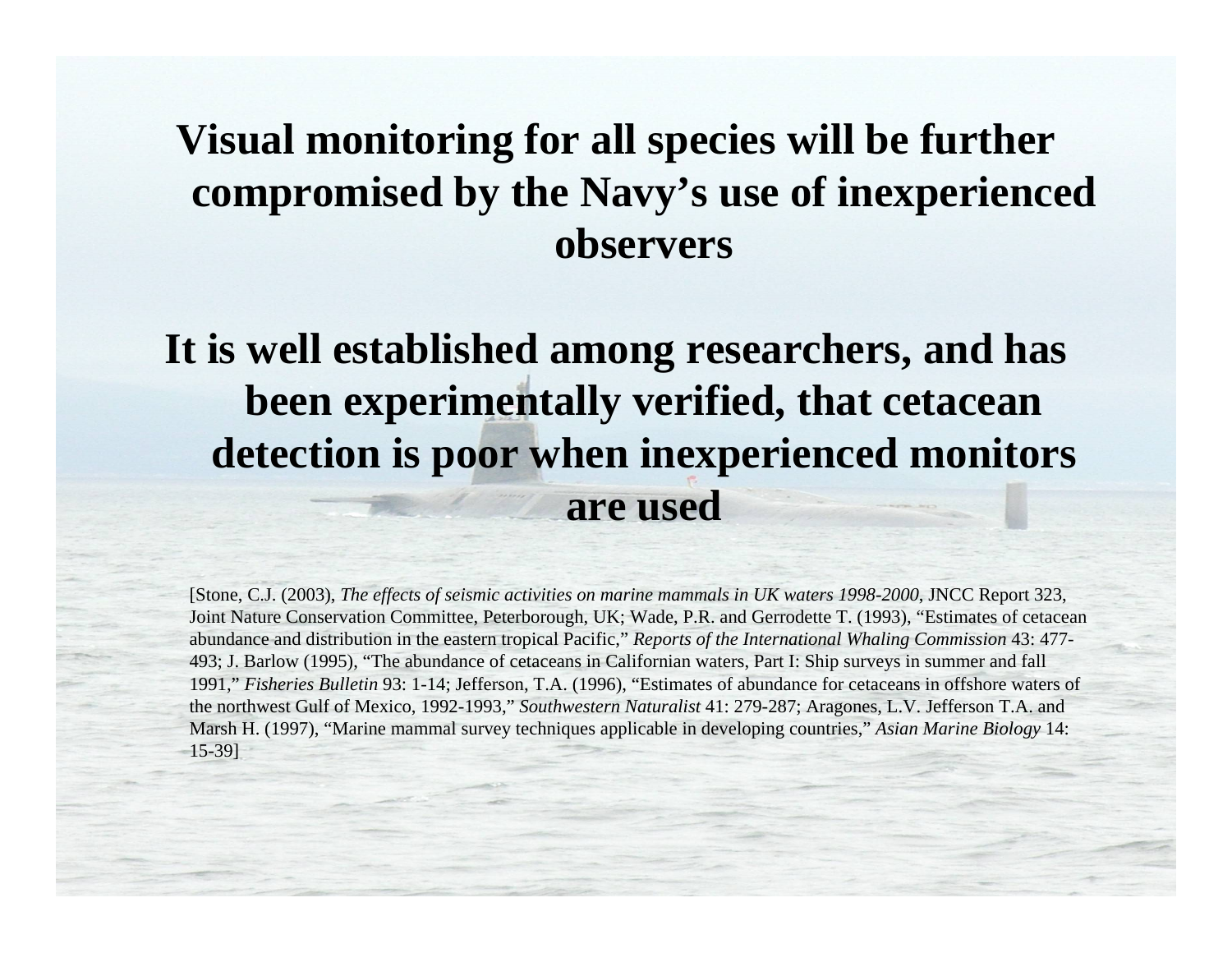#### **Heavy winds, fog, or rough weather reduce the likelihood of detecting cetaceans**

**Typically, scientific cetacean surveys are not conducted in conditions stronger than a fresh breeze (5 on the Beaufort scale), as rough weather negates the ability to reliably detect cetaceans in the area**

**Sighting cetaceans at night is also next to impossible even light-intensifying goggles are limited to ~100m visibility for cetaceans**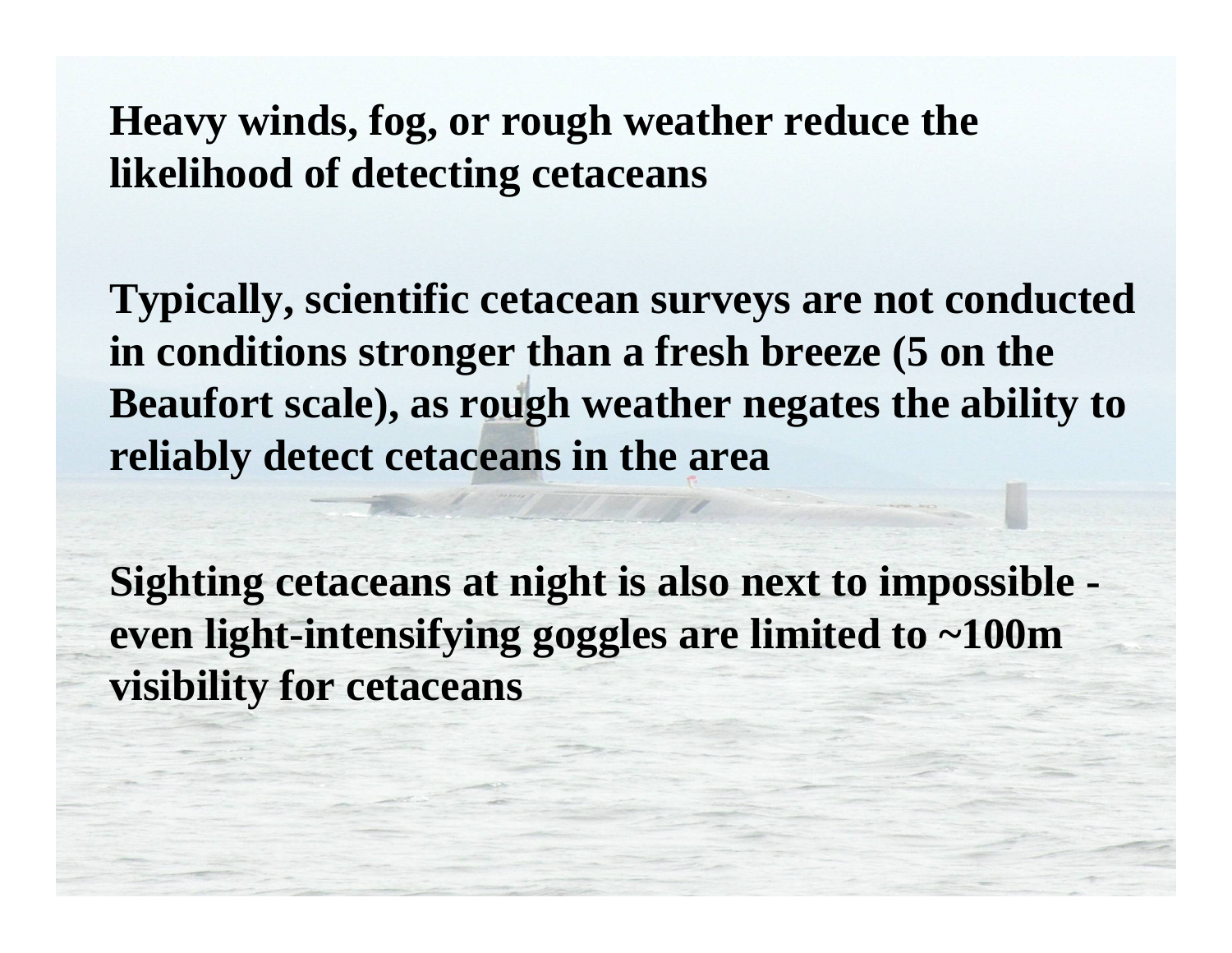**An effective mitigation measure is simple avoidance (temporal or spatial) of sensitive whales** 

**e.g. known important habitat for beaked whales include canyons, shelf edges and sea mounts. Beaked whales tend to concentrate in relatively small areas (e.g. a specific canyon).** 

*Unfortunately canyons are areas where the Navy focuses exercises*

**But data on beaked whale abundance, distribution and seasonal patterns of habitat use are unknown – research is needed.** 

**A new species of beaked whale was recently identified off the Californian coast (Perrin's beaked whale) – but nothing is known about it's behavior, ecology or numbers.**

*Its possible that this species could be made extinct before we've even had a chance to study it.*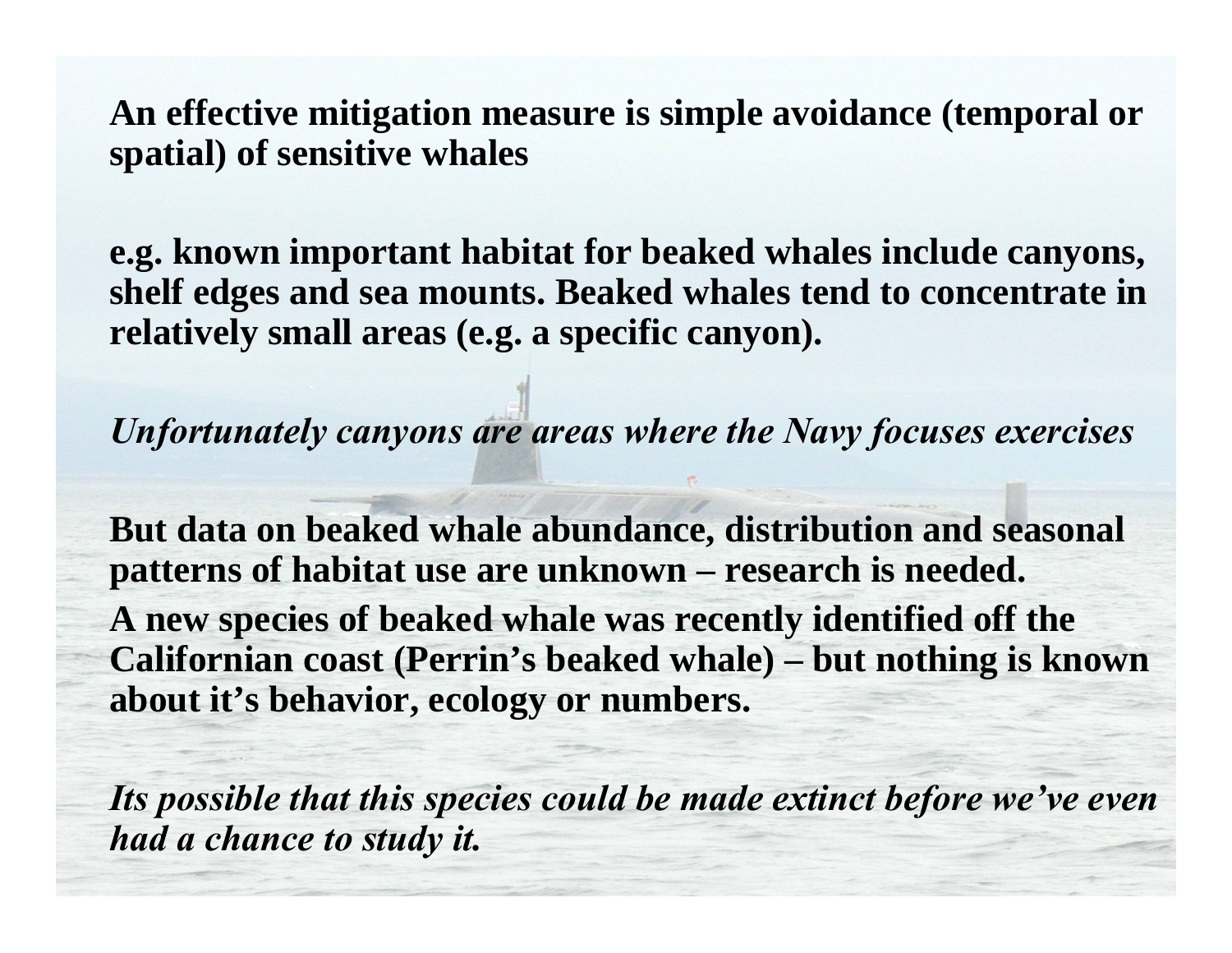**The Navy argues that no cetaceans have died in the CA area coincident with military exercises over the several decades they have been conducting exercises** 

**The likelihood of animals washing up on the shore is, however, very low (only a fraction of dead animals wash up on shores –** *only a few species float on death***)** 

**BUT – a dead cetacean was reported during one of the SOCAL exercises – but was not collected and arbitrarily dismissed as not being caused by the exercise** 

**Also the nature of anti-submarine exercises has recently changed – they are now coastal (littoral), whereas previous anti-submarine exercises were typically open water and offshore, with a low likelihood of detection**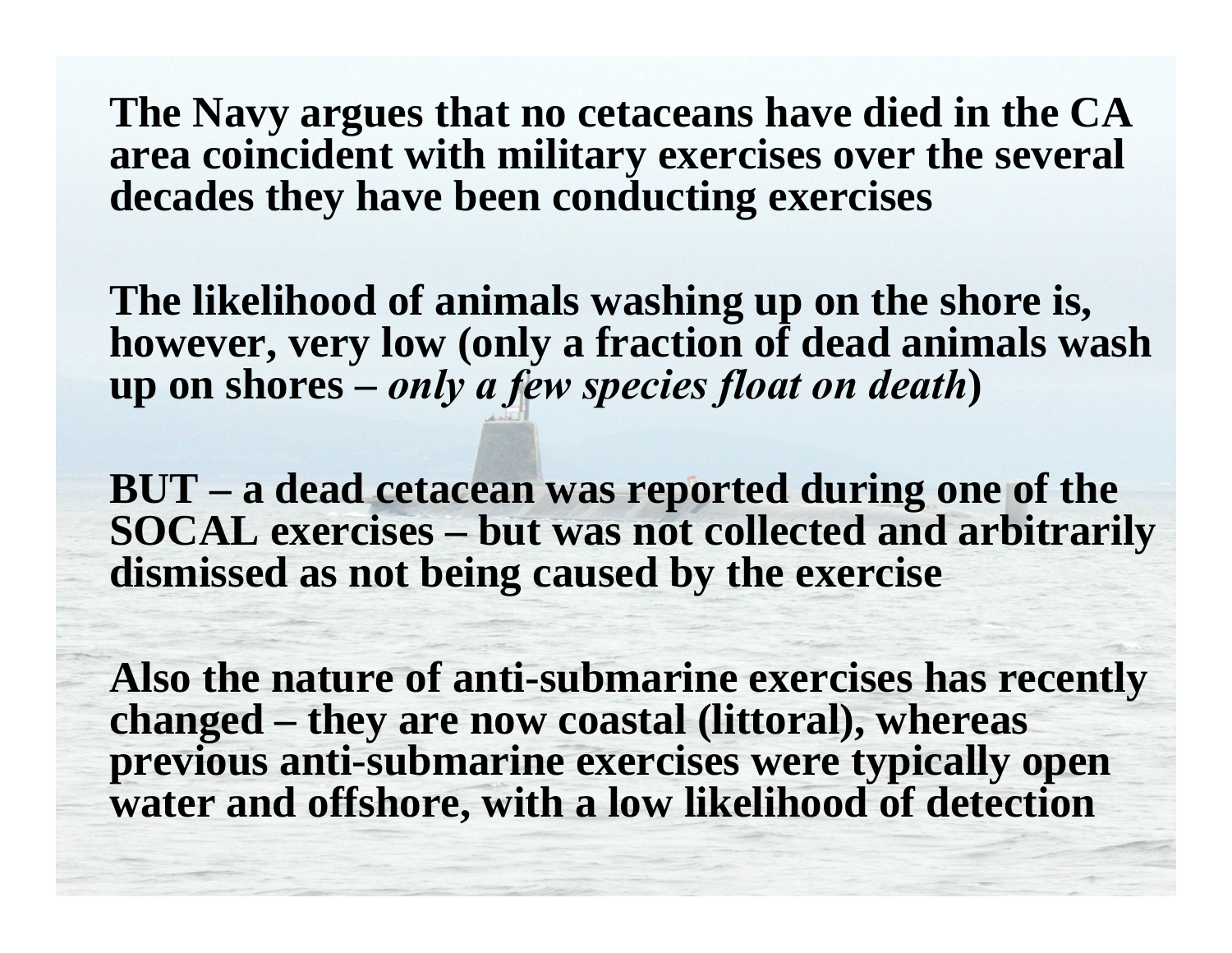**Also no one has been systematically looking for evidence of exercise linked strandings until recently**

**Only in the past few years have suspicious strandings been analysed for evidence of acoustic trauma** 

*absence of evidence ≠ evidence of absence*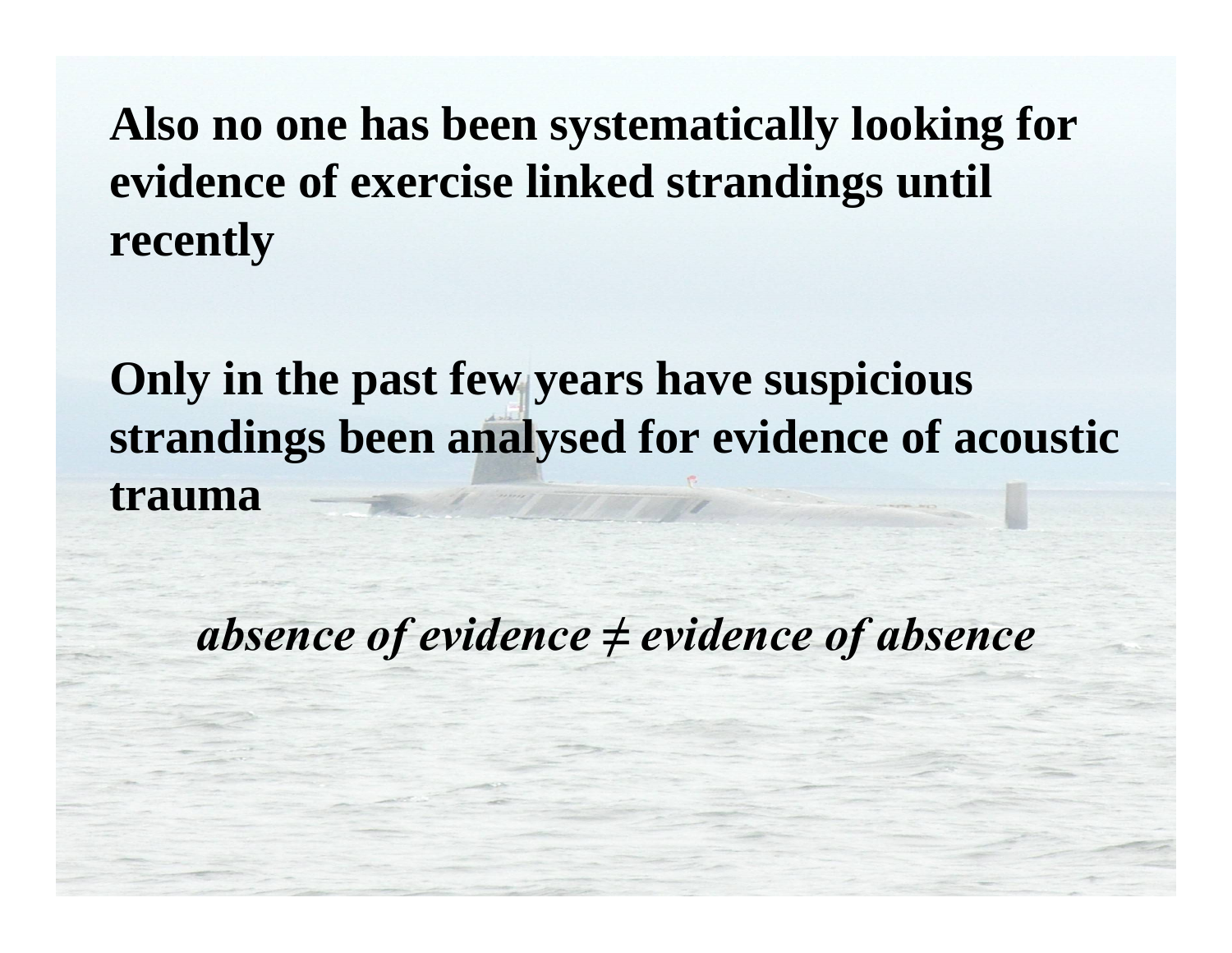

Occasionally-and especially thrilling for the visitors from the Midwest-a sub would come close enough to have its nose scratched.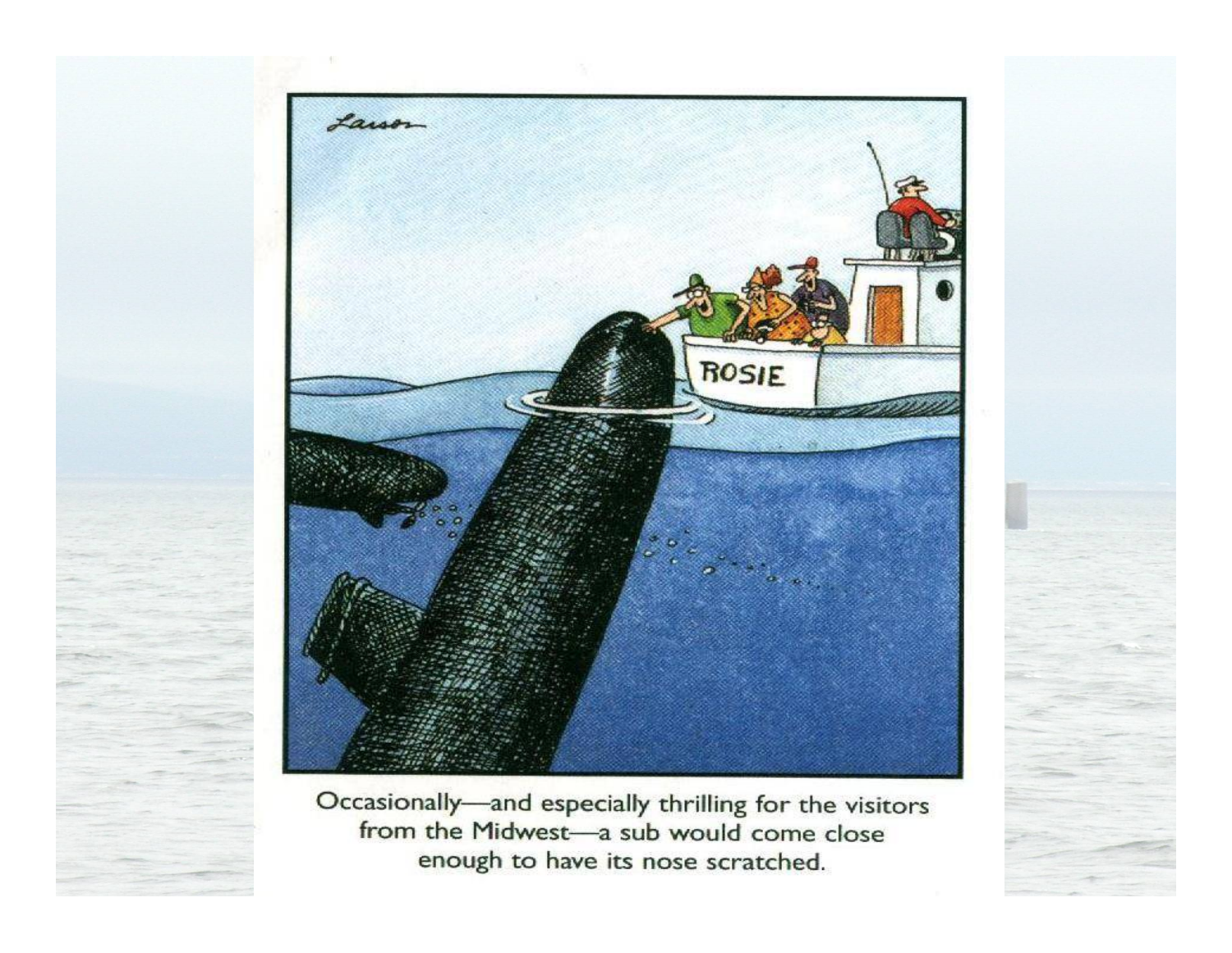#### **SELECTED REFERENCES**

- •Balcomb, K.C. and D.E. Claridge. 2001. A mass stranding of cetaceans caused by naval sonar in the Bahamas. *Bahamas J. Sci.* 8:1-12.
- •Barlow, J. and Gisner, R. (2006), "Mitigating, monitoring and assessing the effects of anthropogenic sound on beaked whales," *Journal of Cetacean research and Management* 7: 239-249
- • Brownell, Jr., R.L., Yamada, T., Mead, J.G. and van Helden, A.L. 2004. Mass Strandings of Cuvier's Beaked Whales in Japan: U.S. Naval Acoustic Link? Paper presented to the Scientific Committee at the 56th Meeting of the International Whaling Commission, 29 June–10 July 2004, Sorrento, Italy. SC56/E37.
- • Crum, L.A. and Mayo, Y.I. 1996. *Acoustically enhanced bubble growth at low frequencies and its implications for human diver and marine mammal safety.* Tech. Report C-193. Naval Submarine Medical Research Laboratory. 993.
- • Crum, L.A., Bailey, M.R., Guan, J., Hilmo, P.R., Kargl, S.G., Mutula, T.J. and Sapozhnikov, O.A. 2005. Monitoring bubble growth in supersaturated blood and tissue *ex vivo* and the relevance to marine mammal bioeffects. *Acoustics Research Letters Online* 6: 214-220.
- • Espinosa, A., Arbelo, M., Castro, P., Martín, V., Gallardo, T. And Fernández, A. 2005. New beaked whale mass stranding in Canary Islands associated with naval military excercises (Majestic Eagle 2004). In: *19th Annual Conference of the European Cetacean Society and Associated Workshops, 2-7April ,2005, La Rochelle, France*, p. 95. European Cetacean Society, La Rochelle.
- • Evans, D.L., and G.R. England, G.R. 2001. *Joint Interim Report Bahamas Marine Mammal Stranding Event of 14-16 March 2000*. National Oceanic and Atmospheric d Stranding Response Program/Interim Bahamas Report.pdf).
- • Fernandez, A. 2004. Pathological findings in stranded beaked whales during the naval military maneuvers near the Canary Islands. In: *Proceedings of the Workshop on Active Sonar and Cetaceans*, pp. 37-40. ECS 17th Annual Conference, Canary Islands, March 8, 2003. (http://cetaceancommunity.com/! $1$ ECSnewsltr42,%20 ${\rm A}$ ctive\_Sonar\_Workshop.pd ).
- • Fernández, A., Edwards J.F., Rodríguez, F., Espinosa de los Monteros, A., Herráez, P., Castro, P., Jaber, J.R., Martín, V. and Arbelo, M. 2005a. "Gas and Fat Embolic Syndrome" involving a mass stranding of beaked whales (Family *Ziphiidae*) exposed to anthropogenic sonar signals. *Veterinary Pathology* 42: 446-457.
- • Fernández, A., Mendez, M., Sierra, E., Godhino, A., Herráez, P., Espinosa, A., Rodríguez, F. and Arbelo, M. 2005b. New gas and fat embolic pathology in beaked whales stranded in the Canary islands. In: *19th Annual Conference of the European Cetacean Society and Associated Workshops, 2-7April ,2005, La Rochelle, France*, p. 95. European Cetacean Society, La Rochelle.
- •Frantzis, A. 1998. Does acoustic testing strand whales? *Nature* 392: 29.

•

- •Frantzis, A. and D. Cebrian. 1999. A rare mass stranding of Cuvier's beaked whales: cause and implications for the species biology. *Europ. Res. Cet.* 12:332-335.
- • Frantzis, A. 2004. The first mass stranding that was associated with the use of active sonar (Kyparissiakos Gulf, Greece, 1996). Pages 14-20, *In*: Proc. Workshop on Active Sonar & Cetaceans, P. G. H. Evans and L.A. Miller, editors, ECS Newsletter no. 42, special issue.
- • Houser, D.S., R. Howard, and S. Ridgway. 2001. Can diving-induced tissue nitrogen supersaturation increase the chance of acoustically driven bubble growth in marine mammals? *J. Theor. Biol.* 213:183-195.
- • Jepson, P.D., M. Arbelo, R. Deaville, I.A.P. Patterson, P. Castro, J.R. Baker, E. Degollada, H.M. Ross, P. Herráez, A.M. Pocknell, F. Rodríguez, F.E. Howiell, A. Espinosa, R.J. Reid, J.R. Jaber, V. Martin, A.A. Cunningham, and A. Fernández. 2003. Gas-bubble lesions in stranded cetaceans: was sonar responsible for a spate of whale deaths after an Atlantic military exercise? *Nature* 425:575-576.
- Kaufman, M. 2004. Sonar used before whales hit shore. *Washington Post* 31August 2004: A3.
- •Kaufman, M. 2005. Whale Stranding in N.C. Followed Navy Sonar Use. *Washington Post* 28January 2005: A3.
- • Ketten, D.R. 1995. Estimates of blast injury and acoustic trauma zones for marine mammals from underwater explosions. In: *Sensory systems of marine mammals,* (Ed. by R. Kastelein, J.A. Thomas and P.E. Nachtingall), pp. 391-407. De Spil Publishing, Woerden, Netherlands.
- International Whaling Commission. 2004a. *Report of the Standing Working Group on Environmental Concerns*. International Whaling Commission, Cambridge, UK. 56pp.